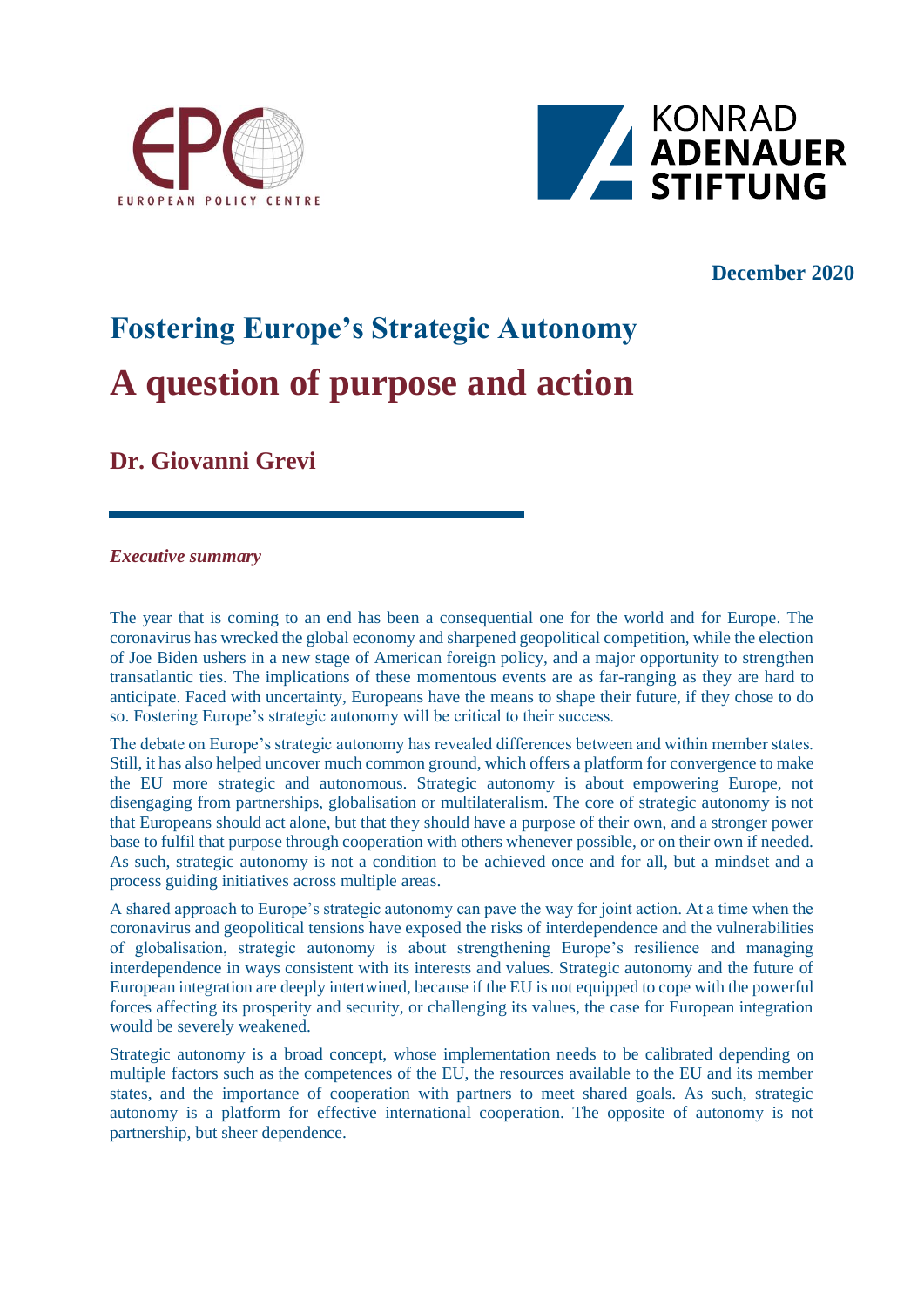No partnership is more important to Europeans than the transatlantic one with the US, and that is arguably mutual. After the estrangement of Trump's years, deepening it will require redefining it. Prospects for the partnership will depend on strengthening political cohesion, economic growth and social welfare on both sides of the Atlantic. Europeans should also be capable of doing more on their own for their security and that of neighbouring regions, which is entirely compatible with the central role of the Atlantic alliance for European defence.

Europeans and Americans may not always agree, but a strong and confident Europe, grounded in liberal values and clear on its goals, is in the strategic interest of the US too. It is up to Europeans to show that they can be one of the two pillars of a renewed partnership, by taking the initiative to shape the transatlantic agenda with the new Biden administration. Early proposals from EU institutions and leaders go in that direction.

While different formulations are often used in the debate, such as open strategic autonomy, technological sovereignty or strategic sovereignty, the concept of strategic autonomy has become central to a number of statements by EU and national leaders, and to important EU policy documents. Although the level of ambition and requirements for progress differ across policy areas – from trade and investment to innovation, the single market or security and defence – an EU strategic narrative is emerging alongside current or envisaged policy measures and initiatives. These policy developments point to three main tracks of action, or dimensions of Europe's strategic autonomy, namely bracing against threats and challenges, empowering Europe by joining forces and engaging others to strengthen a rules-based international order.

First, bracing. Europe needs to strengthen its resilience and political cohesion in the face of multidimensional competition. It needs to counter trade-distorting practices and unfair competition, while better enforcing the rules and obligations of EU trade agreements. In a context where technology is seen and used as a source of power, Europe should reduce its current overdependence on foreign technologies and companies, whether for 5G, cloud or other data infrastructure. Europeans should also do more to secure their critical infrastructure against malicious practices or cyberattacks, as part of a broader agenda to secure the EU. This includes stronger arrangements for internal crisis management in the face of various contingencies.

Second, empowering. Europe is much more than the sum of its parts, even though it often performs as less than that because of disagreements among EU member states, or their reluctance to pool their resources. EU member states should instead make full use of the potential of joint institutions, policies and resources. Completing and strengthening the Single Market is crucial to sustaining both Europe's growth and the EU's regulatory power. This means establishing and enforcing a level playing field with partners and competitors, including on matters of subsidies, competition and market access, and strengthening the regime for screening foreign investments. Eliminating current barriers within the Digital Single Market will be critical to spur innovation and scale up European technology companies, while creating a regime for data sharing and access that benefits all market actors and citizens. EU member states need to make much better use of the arrangements for defence cooperation established in the last few years to both deliver the capabilities they need and acquire a real operational capacity. Failing to do so would not only affect prospects for achieving strategic autonomy but also undermine their credibility in foreign and security policy.

Third, engaging. The purpose of shaping and supporting a rules-based international order should continue to drive Europe's foreign policy, even though Europeans will need to take a pragmatic approach in a context of geopolitical competition. The election of Joe Biden paves the way to dialogue and cooperation with the US, and to reinforcing the transatlantic partnership and multilateralism. The EU should continue to pursue a forward-leaning agenda to expand trade and investment links and to strengthen multilateral trade regimes, including renewed efforts to reform the WTO. Europe's valuebased approach to the regulation of digital technologies can make a major contribution to multilateral governance in this field, from data protection issues to trustworthy Artificial Intelligence, provided that EU measures also enable innovation in a highly competitive context. By enhancing their capacity to act in security and defence matters, Europeans will be able to work more effectively through various multilateral bodies and to deepen security partnerships with third countries and regional organisations.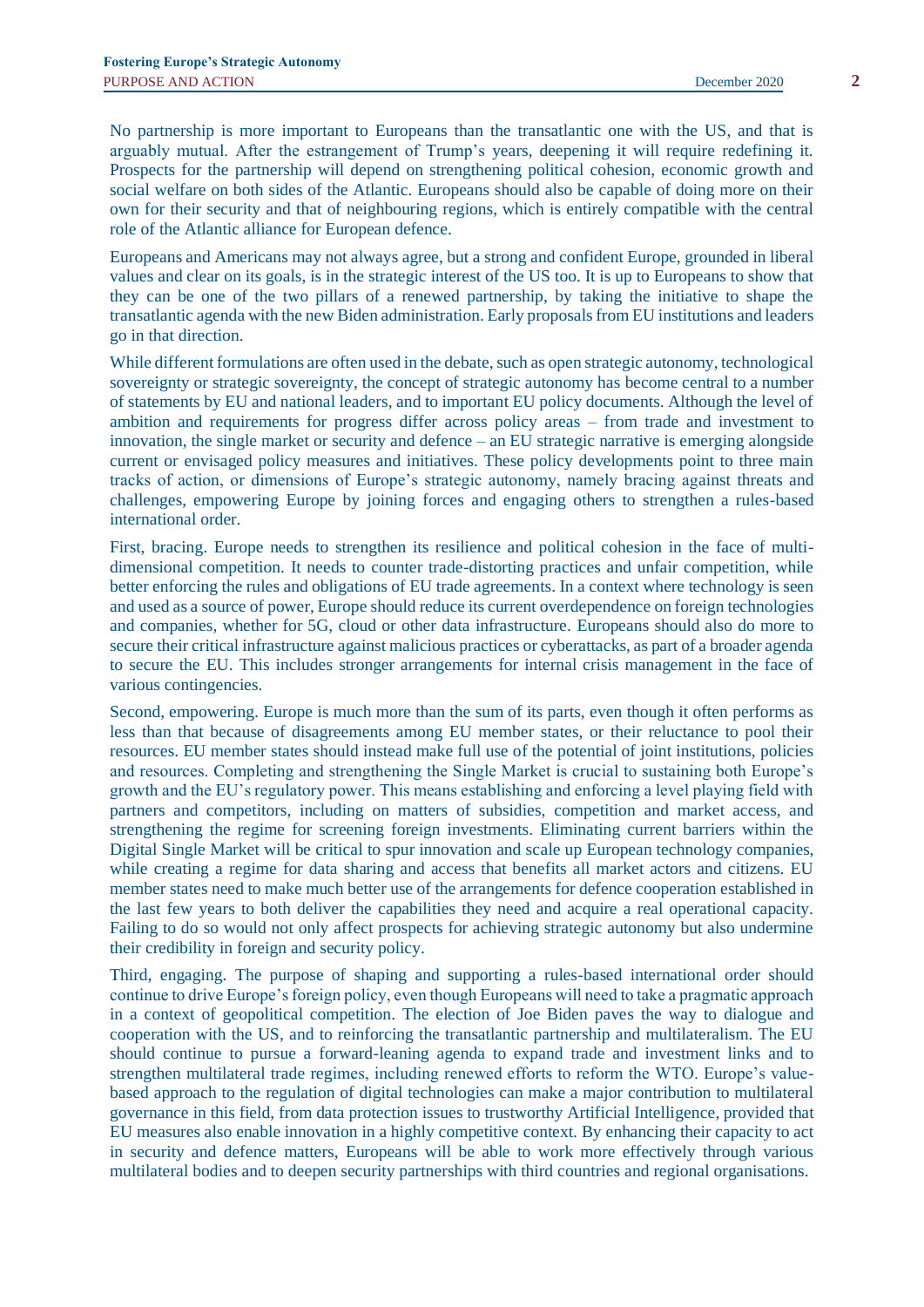Strategic autonomy is not a goal per se, but the broad organising principle through which the EU and its member states can define shared priorities and take action to pursue them. Europe's drive to become more strategic and more autonomous starts at home. The final agreement on the new Multiannual Financial Framework and the unprecedented Next Generation EU instrument, reached in late 2020, is critical to restart growth and pursue Europe's core goals concerning the environmental and digital transformations.

A proactive agenda for Europe's strategic autonomy requires Europe to 'learn the language of power', not least to deal with instability and competition in its own neighbourhood. This does not mean it should endorse a zero-sum game logic of power politics. This is about operating as a smart power in a multipolar and interdependent world, where relations between major powers feature a mix of competition, cooperation, and confrontation. By advancing its strategic autonomy, Europe should acquire a stronger position to manage interdependence amidst geopolitical competition – arguably the defining challenge of our times.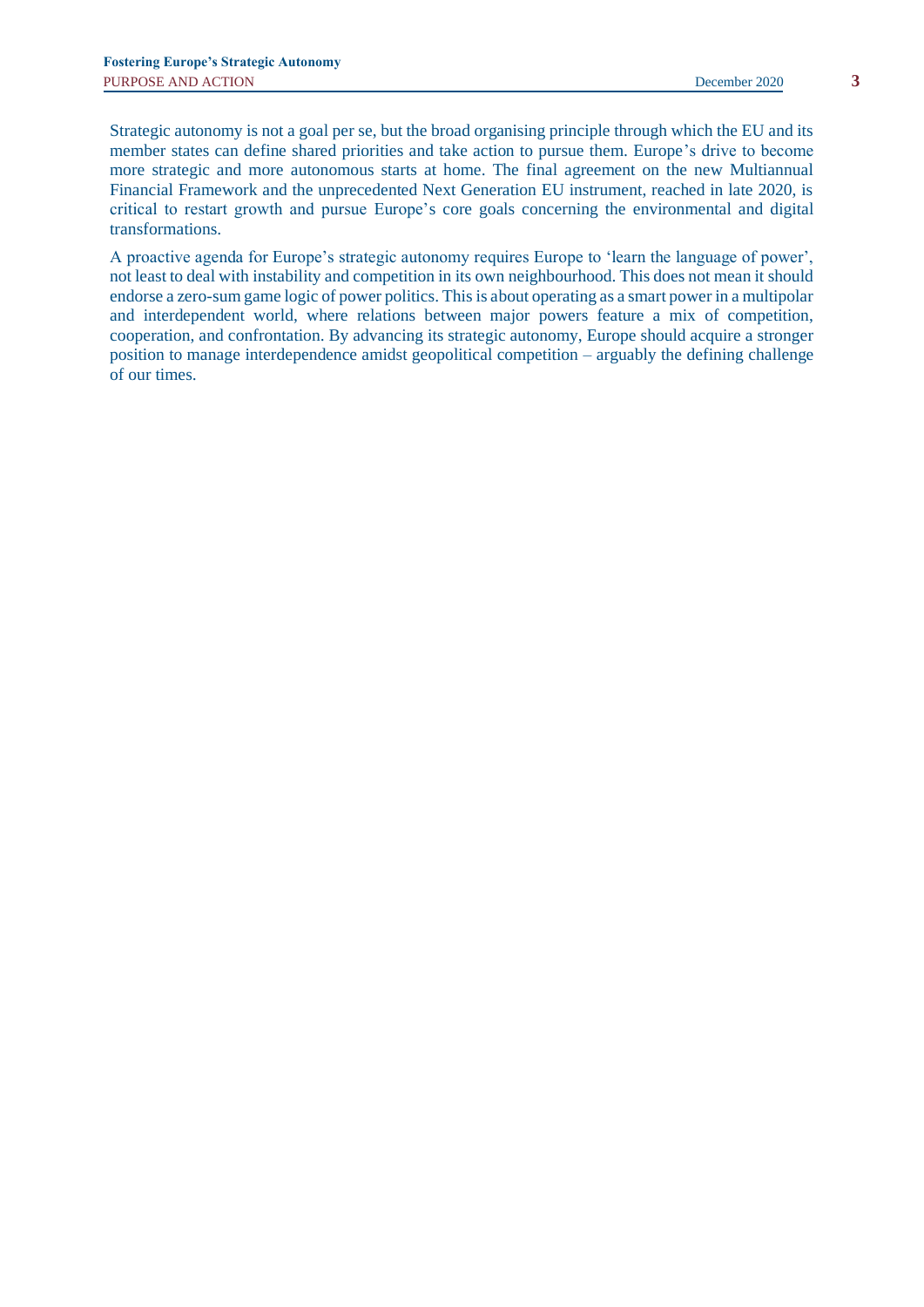## **Introduction**

To put it mildly, 2020 has been a consequential year. On top of inflicting widespread human suffering, the coronavirus has wrecked the global economy. Geopolitical competition has surged from Europe's doorstep to strategic hotspots in the Gulf and the Indo-pacific. The victory of Joe Biden in the US presidential election has paved the way for a sharp turn in America's global posture back to international engagement, while highlighting fractures in the US body politic. **One big question is what the legacy of 2020 will be for Europe.**

Looking back 20 years from now, will historians recount how the shockwaves of the COVID-19 crisis, despite efforts by Europeans to pull together, eventually depleted Europe's morale, broke its politics and emptied its coffers? Or will they analyse the steps that set Europe on track for economic recovery and political renewal, strengthening European integration and enhancing Europe's influence on the global stage? Will they debate how the election of Joe Biden ushered in a new paradigm in transatlantic affairs, with a 'twoengine partnership' of America and Europe deepening their bonds and heading forward in the same direction, if not always with the same approach? Will they reflect on Europe's lasting dependence on American leadership? Or will they investigate how political polarisation in the US and Europe ultimately prevailed over good intentions and resulted in a weaker transatlantic partnership?

Granted, those looking back to the legacy of 2020 may need to draw a more nuanced picture than these starkly alternative scenarios suggest. Whatever the future course of events will be, however, the crucial point is that it is not preordained. As the saying goes, the best way to predict the future is to create it. **The story that scholars will tell about Europe a** 

# **couple of decades from now will depend to a large degree upon the choices that Europeans will make today.**

It is too early to anticipate the long-term implications of the COVID-19 pandemic, which continues to rage across Europe and much of the world by late 2020. However, it is fair to say that this unprecedented challenge has triggered an unprecedented response in Europe. After an initial disjointed reaction, the member states of the European Union (EU) and EU institutions took a series of steps to join forces in the face of the pandemic, which culminated in the agreement on the next multiannual EU budget for 2021-2027 and a new, massive recovery fund – the Next Generation EU. The latter, making available  $€750$ bn in grants and loans to support national economies and sustain Europe's digital and environmental transitions through common borrowing, marks a powerful statement of tangible solidarity. In the words of President von der Leyen, "This is our opportunity to make change happen by design – not by disaster or by diktat from others in the world."<sup>1</sup> At the international level, the incoming Biden administration offers the opportunity to re-assert transatlantic ties, upholding shared interests and values in the face of geopolitical competition and major global challenges.

**Both their decision to pool large resources and Biden's election set the stage for Europeans to take a truly strategic approach to shaping their future.** Financial and political cohesion are the starting point for resolute action to equip Europe to lead global transformations in cooperation with others, while making the EU a more resilient and confident global actor. In renewing the transatlantic partnership, Europeans should take the initiative and engage the US upstream through setting a shared agenda. The policy paper produced by the European Commission

<sup>&</sup>lt;sup>1</sup> State of the Union Address by President von der Leyen [at the European Parliament Plenary,](https://ec.europa.eu/commission/presscorner/detail/en/SPEECH_20_1655) 16 September 2020.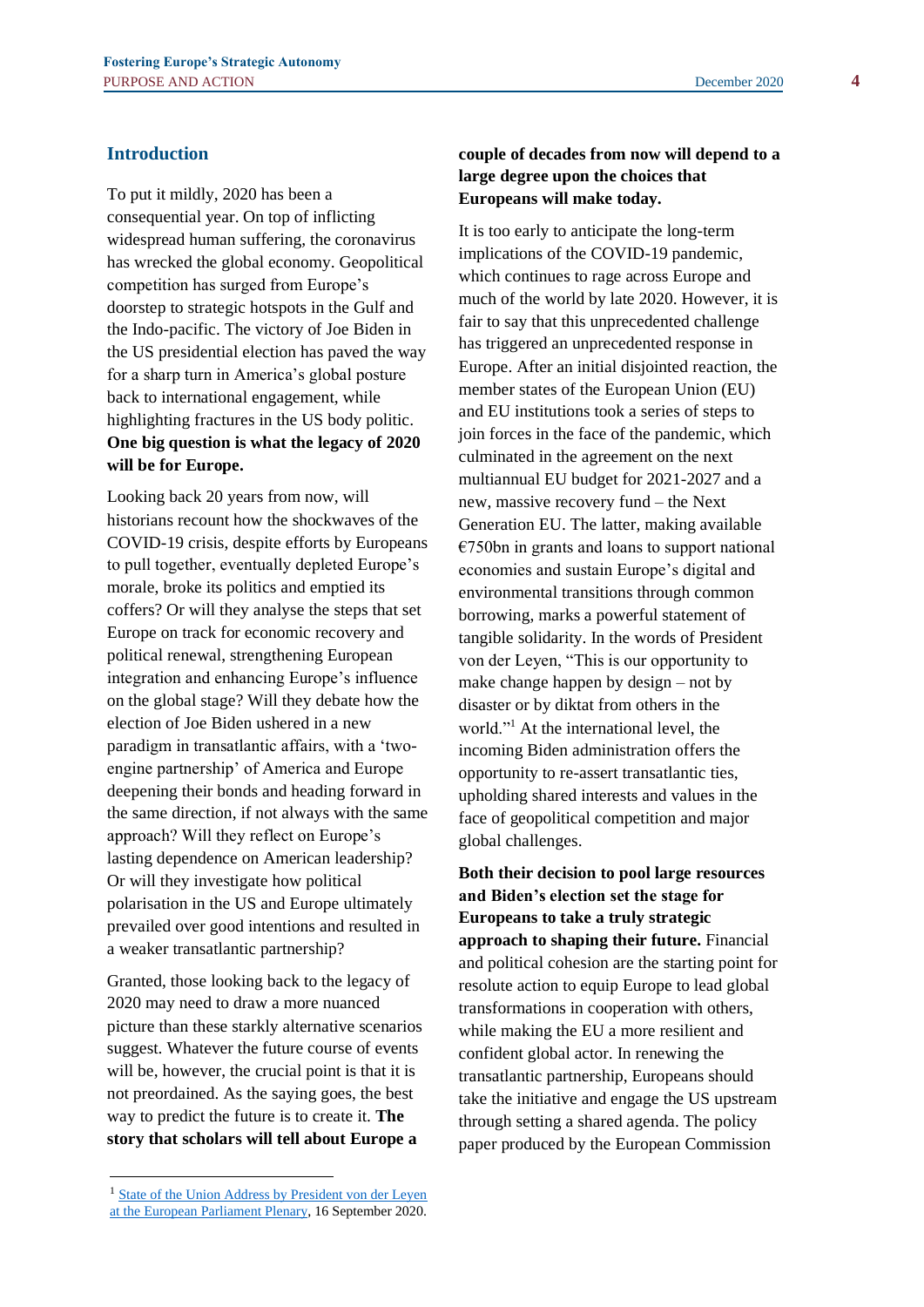and the High Representative and the conclusions of the Foreign Affairs Council in December outline a large range of proposals to foster transatlantic cooperation, providing a good starting point.<sup>2</sup>

Europeans have the means to shape their future. The question is whether they have the will to do so. Progress to foster Europe's strategic autonomy – which is about Europeans defining their priorities and implementing them in cooperation with others, when possible, and on their own, if necessary – will be the key indicator of how Europe will fare. **Either Europe will become more united, strategic and autonomous, or there is a good chance that powerful exogenous and endogenous forces and risks will hollow it out and ultimately break it.** 

Strategic autonomy is the subject of a pan-European debate, which helps focus minds on key priorities while of course also displaying different assessments and levels of ambition, between and within EU member states.<sup>3</sup> Under different formulations, such as digital sovereignty or open strategic autonomy, advancing strategic autonomy has become central to the narrative of EU institutions. It has informed a number of important policy initiatives, from trade to digital and security issues. Drawing on these debates, and policy developments, this paper contributes to define the concept of strategic autonomy further, highlighting what it entails, and what it does not. It also assesses the connection between the pursuit of Europe's strategic autonomy and the strengthening of transatlantic relations. The paper subsequently reports excerpts from selected documents and statements which, taken together, can be seen as an emerging *corpus* of documents concerning the ends and means of Europe's strategic autonomy. The last part of the paper reviews some of the principal policy steps that have been taken, are envisaged or should be taken to foster Europe's strategic autonomy in different policy fields and across **three main tracks of action: bracing against threats and challenges, empowering Europe through joint action, and engaging others to support a rules-based international order**.

# **Strategic autonomy: a question of purpose and action**

Few would disagree with the statement that Europe needs to be, or should become, a stronger and more strategic international actor to defend its interests in the world. Some, however, take issue with the aim to foster Europe's strategic autonomy.<sup>4</sup> The discrepancy between close to unanimous support for the former proposition, and some controversy on the latter aspiration, owes to various factors. Some of these have to do with different national strategic cultures within the EU, or with political divides. For one, even if the debate on strategic autonomy today covers the full agenda of EU external action, it originates from the security and defence domain.<sup>5</sup> This explains in part the sensitivity

<sup>2</sup> European Commission and High representative of the Union for Foreign Affairs and Security Policy, A new [EU-US agenda for global change,](https://ec.europa.eu/info/sites/info/files/joint-communication-eu-us-agenda_en.pdf) JOIN(2020) 22 final, 2 December 2020. Council of the European Union, [Council conclusions on European Union –](https://www.consilium.europa.eu/en/press/press-releases/2020/12/07/council-conclusions-on-european-union-united-states-relations/) United States [relations,](https://www.consilium.europa.eu/en/press/press-releases/2020/12/07/council-conclusions-on-european-union-united-states-relations/) 7 December 2020.

<sup>&</sup>lt;sup>3</sup> Helwing, Niklas, EU strategic autonomy. A reality [check for Europe's global agenda,](https://www.fiia.fi/en/publication/eu-strategic-autonomy) Working Paper 119, FIIA, October 2020.

<sup>4</sup> See, for example, the different approaches of Germany's Defence Minister Annegret Kramp-Karrenbauer and France's President Emmanuel Macron, which have revived the debate on European defence and the transatlantic alliance in the last few weeks. Kramp-Karrenbauer, Annegrete[, Europe still needs America,](https://www.politico.eu/article/europe-still-needs-america/) Politico, 2 November 2020. [The Macron Doctrine. A](https://legrandcontinent.eu/fr/2020/11/16/macron/) 

Conversation with [the French President,](https://legrandcontinent.eu/fr/2020/11/16/macron/) Le Grand Continent, 16 November 2020.

<sup>5</sup> Concerning the expanding scope of the debate on strategic autonomy, see for example Lippert, Barbara; Nicolai von Ordanza and Volker Perthes (eds.), [European Strategic Autonomy: Actors, Issues, Conflicts](https://www.swp-berlin.org/fileadmin/contents/products/research_papers/2019RP04_lpt_orz_prt_web.pdf)  [of Interests,](https://www.swp-berlin.org/fileadmin/contents/products/research_papers/2019RP04_lpt_orz_prt_web.pdf) SWP Research Paper 4, German Institute for International and Security Affairs, March 2019; Leonard, Mark and Jeremy Shapiro, **Strategic sovereignty: How** [Europe can regain the capacity to act,](https://ecfr.eu/wp-content/uploads/1_Empowering_EU_member_states_with_strategic_sovereignty.pdf) Policy Brief, European Council on Foreign Relations, June 2019; Leonard, Mark et al.[, Redefining Europe's economic](https://www.bruegel.org/2019/06/redefining-europes-economic-sovereignty/)  [sovereignty,](https://www.bruegel.org/2019/06/redefining-europes-economic-sovereignty/) Policy contribution, Bruegel, June 2019; Grevi, Giovanni[, Strategic autonomy for European](https://wms.flexious.be/editor/plugins/imagemanager/content/2140/PDF/2019/190719_Strategicautonomy_GG.pdf)  [choices: The key to shaping power Europe,](https://wms.flexious.be/editor/plugins/imagemanager/content/2140/PDF/2019/190719_Strategicautonomy_GG.pdf) Discussion Paper, European Policy Centre, July 2019; Grevi,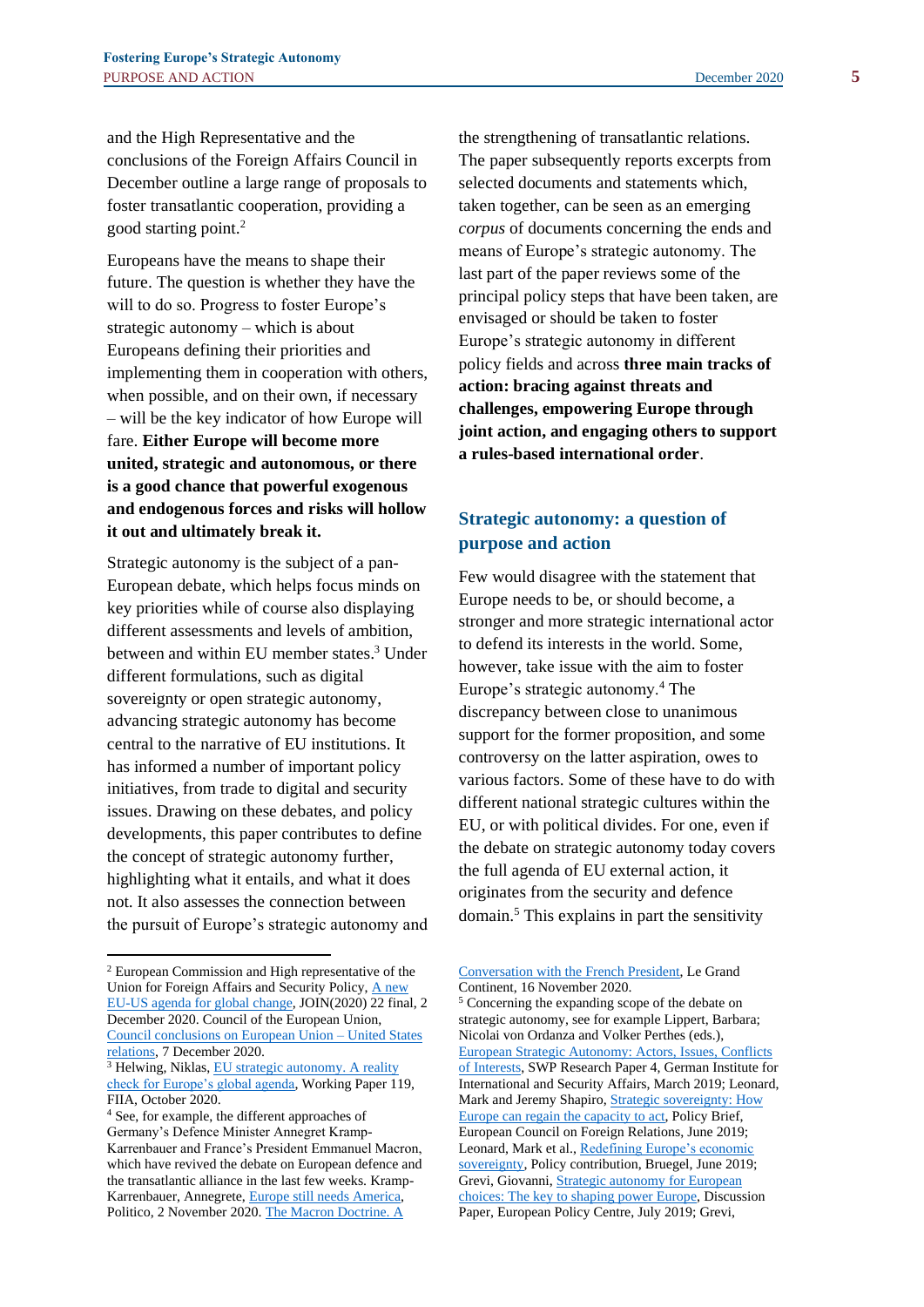of some to any potential risk that advancing strategic autonomy might weaken the transatlantic alliance. For another, depending on the different balance between the state and the market in respective economic models, EU member states show different attitudes to the current drive to shape more assertive EU trade and industrial policies.

Part of the gap between a conventional consensus on reinforcing Europe as an international power and differences over strategic autonomy depends, however, on the need to better define what strategic autonomy is and requires. Those advocating strategic autonomy have sometimes emphasised different aspects of it and expressed different levels of ambition. However, at a closer look, there is a significant area of overlap among the various positions concerning Europe's strategic autonomy, whether more supportive or more sceptical ones. This common ground can offer a platform for convergence because it rests on the central point that **strategic autonomy is about empowering Europe, not disengaging from partnerships, globalisation, or multilateralism. The essence of strategic autonomy is not that Europeans should act alone, but that they should have a purpose of their own and a stronger power base to fulfil it**. Building on this insight, the following considerations can help define the parameters of a shared approach to the concept and practice of strategic autonomy in Europe.

## **An independent mindset**

Promoting Europe's strategic autonomy is neither a hollow ideological construct nor a ready-made blueprint for action. It is rather the frame through which to define Europe's place and role in an increasingly challenging world. EU foreign policy High Representative Josep Borrell was right when he noted that strategic

autonomy is "a state of mind", referring to the need for Europeans to "recapture a sense that, by acting via the EU, we can shape our future."<sup>6</sup>

Strategic autonomy is therefore a precondition for Chancellor Merkel's call on Europeans to take their destiny in their own hands or for President Macron's plea for a sovereign Europe. The common denominator to these and many other statements such as by the President of the European Council, Charles Michel, is that Europeans should be in charge of making and implementing the fundamental choices defining their future, not that they should necessarily act alone. **Strategic autonomy is about setting Europe's agenda in ways that are not determined by others and strengthening Europe's resources to advance this agenda.** On that basis, Europeans should engage with others to implement their priorities, or to shape common ones, via cooperation whenever possible. If that fails, they should be better equipped to uphold their interest on their own.

## **Strategic autonomy and European integration**

**Advancing strategic autonomy is not just a foreign policy issue. It is first and foremost about preserving and deepening European integration itself.** Structural trends such as power shifts, the technological revolution, climate change and growing geopolitical and geo-economic competition are challenging the prosperity and the security of Europeans. The EU offers the critical mass for Europeans to join forces and effectively tackle these trends, in cooperation with others when possible.

If the EU failed to cope with these challenges, and Europeans felt increasingly vulnerable in the face of forces that member states cannot control, the legitimacy and the very rationale of European integration would be put into

Giovanni, [Europe's path to strategic recovery: Brace,](https://wms.flexious.be/editor/plugins/imagemanager/content/2140/PDF/2020/Europe_path_to_strategic_recovery.pdf)  [empower and engage,](https://wms.flexious.be/editor/plugins/imagemanager/content/2140/PDF/2020/Europe_path_to_strategic_recovery.pdf) Discussion paper, European Policy Centre, April 2020; Leonard, Mark and Jeremy Shapiro, [Sovereign Europe, dangerous world: Five agendas to](https://ecfr.eu/publication/sovereign-europe-dangerous-world-five-agendas-to-protect-europes-capacity-to-act/#:~:text=Based%20on%20ECFR%20research%2C%20we,approach%20or%20lapse%20into%20protectionism.) 

[protect Europe's capacity to act,](https://ecfr.eu/publication/sovereign-europe-dangerous-world-five-agendas-to-protect-europes-capacity-to-act/#:~:text=Based%20on%20ECFR%20research%2C%20we,approach%20or%20lapse%20into%20protectionism.) European Council on Foreign Relations, November 2020. <sup>6</sup> Borrell, Josep[, The pandemic should increase our](https://eeas.europa.eu/headquarters/headquarters-homepage/82060/pandemic-should-increase-our-appetite-be-more-autonomous_en)  [appetite to be more autonomous,](https://eeas.europa.eu/headquarters/headquarters-homepage/82060/pandemic-should-increase-our-appetite-be-more-autonomous_en) Blog post, EEAS, 4 July 2020.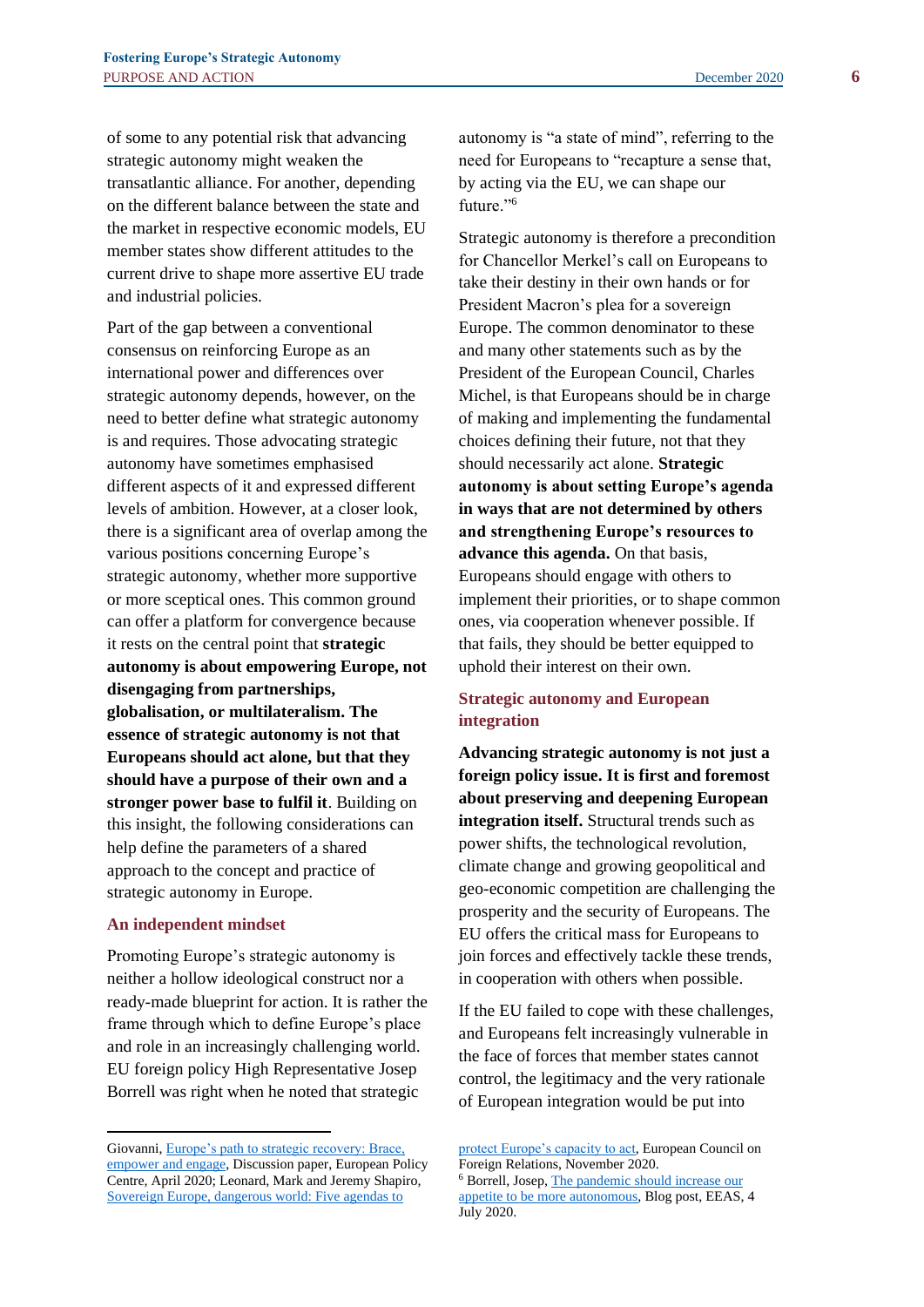question. **Either the EU gives Europeans the means to cope with the major global forces affecting Europe, or the EU will gradually wither away.** However, the EU cannot be effective if its member states do not show unity of purpose and equip it to operate in a turbulent and uncertain world. This is why **strategic autonomy and political cohesion are two sides of the same coin and feed off each other**.

#### **Managing, not escaping, interdependence**

# **Strategic autonomy is not an alternative to globalisation or an escape into isolation but the precondition to manage**

**interdependence.** The spread of COVID-19 has exposed the risks of interdependence and the vulnerabilities of globalisation to disruptive events. That has come on top of mounting criticism of the impact of unrestrained globalisation on jobs and income distribution, notably in mature economies, and on environmental sustainability, worldwide. Alongside these concerns, interdependence and connectivity have become one of the arenas of competition among great powers, which can leverage their economic clout and power over, for example, financial and digital networks to achieve their ends. All major powers are operating to diminish their exposure to both mutual vulnerabilities and transnational challenges.

In this context, **strategic autonomy is about strengthening Europe's resilience against the risks of interdependence, or its deliberate manipulation, and enhancing Europe's clout to govern globalisation.** That requires a balancing act between reducing Europe's exposure to the breakdown of, or tampering with, global flows, for one, and ensuring that Europe continues to benefit from these flows, for another. In other words, strategic autonomy is about Europe defining

the terms of engagement with others in ways that match its interest and values, through soft and hard means. In the words of Charles Michel: "Less dependence, more influence."<sup>7</sup>

#### **Calibrating implementation**

Strategic autonomy is a necessarily broad concept, since it encompasses action across multiple domains, at the interface between internal and external policies. At its core, as stressed above, it is about purpose – a shared vision, defined independently and translated into strategic priorities. Building on that, **the extent to which the EU can or should operate autonomously, and through what policies, needs to be calibrated depending on the competences of the EU, the resources available to EU bodies and member states, and the importance of cooperation with partners.**

The size of the Single Market and the prerogatives attributed to EU institutions are the twin pillars of Europe's regulatory power,<sup>8</sup> which confers a significant degree of strategic autonomy to Europe. This power can also apply to the regulation of new technologies, such as Artificial Intelligence (AI), and of the digital economy. The EU's rule-making power can foster technological sovereignty, if Europe can keep up with innovation, and pave the way for dialogue with others on digital governance issues. The Union and its member states have the necessary financial and human resources to promote a more effective industrial and innovation policy, reconciling major joint investments in key sectors with creating an ecosystem for bottom-up innovation. Europeans can and should strengthen the resilience of their supply chains and of their critical infrastructure. On the external front, Europeans have the option to use trade and development policies, among others, more strategically, while working with others to

<sup>7</sup> Michel, Charles[, Strategic autonomy for Europe –](https://www.consilium.europa.eu/en/press/press-releases/2020/09/28/l-autonomie-strategique-europeenne-est-l-objectif-de-notre-generation-discours-du-president-charles-michel-au-groupe-de-reflexion-bruegel/) the [aim of our generation,](https://www.consilium.europa.eu/en/press/press-releases/2020/09/28/l-autonomie-strategique-europeenne-est-l-objectif-de-notre-generation-discours-du-president-charles-michel-au-groupe-de-reflexion-bruegel/) Speech to the Bruegel think tank, 28 September 2020.

<sup>8</sup> Bradford, Anu, The Brussels Effect. How the European Union Rules the World, Oxford University Press, 2020;

Damro, Chad, ["Market power Europe"](https://www.tandfonline.com/doi/abs/10.1080/13501763.2011.646779), *Journal of European Public Policy*, Volume 19, Number 5, 2012, pp.682-699.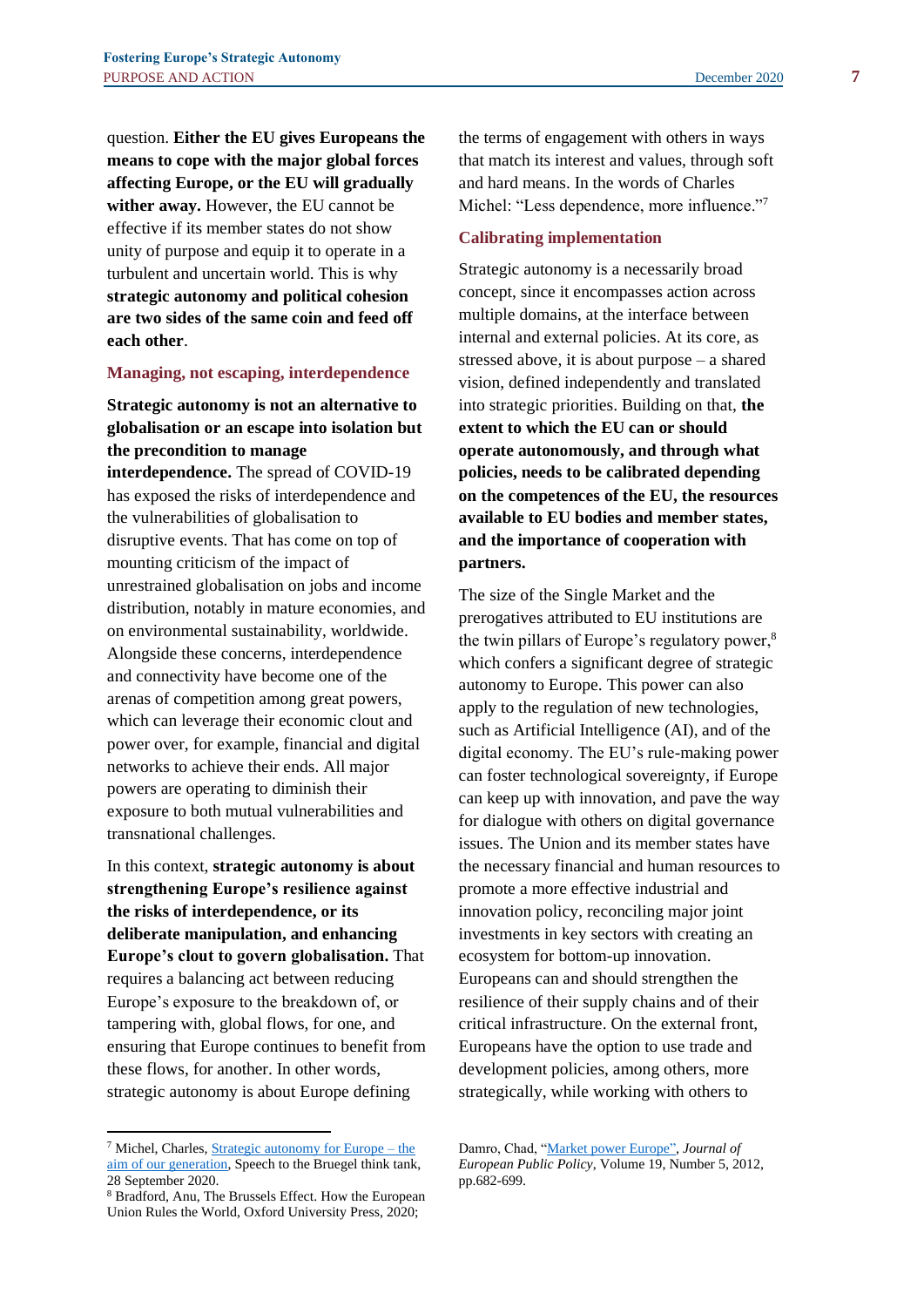strengthen partnerships and shape viable international regimes. In security and defence matters, close cooperation with the US and other allies and partners, through NATO and other formats, is essential to protect Europe, while Europeans should take more responsibility and boost their capacity to contribute to their security and that of others.

#### **Autonomy for partnership and cooperation**

**The opposite of autonomy is not partnership, but sheer dependence. It is not cooperation, but the inability to shape cooperation.** Europe's strategic autonomy should be considered, instead, as a condition for effective partnerships, since it entails clarity of purpose and the necessary resources to engage in cooperation.

EU-level commitments, and clear roadmaps to implement them, such as to fight climate change and achieve carbon-neutrality, lend credibility to Europe's leadership in international environmental negotiations. Setting a rules-based level-playing field for trade and investment is a requirement for openness and sound competition, not for retrenchment. With a view to contribute to the global governance of new technologies, Europe needs to state where it stands on rules and principles as a basis for engagement, while its influence will ultimately depend on its ability to deliver cutting-edge innovation. The EU and its member states can contribute to the stability and resilience of their partners if they have unity of intent and the necessary resources to deploy, whether through crisis management operations or various forms of capacity-building. Looking at comprehensive partnerships, such as those with neighbouring countries or with Africa, it will also be important for the EU and its member states to balance clarity of purpose with the perceptions and interests of their partners, tailoring cooperation accordingly.<sup>9</sup> A strong transatlantic partnership in a multipolar world

is one resting on two main pillars – America and Europe – rooted in shared values and common interests. It is up to Europeans to prove that they can be one of these pillars and, more broadly, that they carry their weight to help shape a rules-based international order.

# **Europe's strategic autonomy is in the interest of both Europe and the US**

President Trump disrupted decades of broad foreign policy consensus in US foreign policy by de-linking the pursuit of American national interests from the commitment of the US to its allies and to the rules-based international order. In fact, he regarded the latter as detrimental to US priorities. These are the roots of the hostility displayed by President Trump towards the EU. The nationalistic and unilateralist posture of the Trump administration stood in direct opposition to the DNA of European integration – sharing sovereignty and pursuing multilateralism. The sense of precariousness overshadowing transatlantic affairs was surely one of the factors that revived the debate about Europe's strategic autonomy from 2016 onward.

**The election of Joe Biden offers a major opportunity to reset transatlantic relations** and strengthen cooperation between Europe and the US, both at the EU-US level and within NATO. It is of course in Europe's strategic interest to seize this opportunity. As President-elect Biden, a committed Atlanticist, put it himself back in 2013, Europe and America are each other's indispensable partners of first resort.<sup>10</sup> Speaking after the US elections, Chancellor Merkel stressed that "the United States of America and Germany, as part of the European Union, must stand together in order to face the great challenges

<sup>9</sup> Teevan, Chloe[, Leading together: Reconciling EU](https://ecdpm.org/publications/leading-together-reconciling-eu-strategic-autonomy-international-partnerships/)  [strategic autonomy and international partnerships,](https://ecdpm.org/publications/leading-together-reconciling-eu-strategic-autonomy-international-partnerships/) Briefing Note 123, ECDPM, October 2020.

<sup>10</sup> [Remarks by Vice President Joe Biden to the Munich](https://obamawhitehouse.archives.gov/the-press-office/2013/02/02/remarks-vice-president-joe-biden-munich-security-conference-hotel-bayeri)  [Security Conference,](https://obamawhitehouse.archives.gov/the-press-office/2013/02/02/remarks-vice-president-joe-biden-munich-security-conference-hotel-bayeri) 2 February 2013.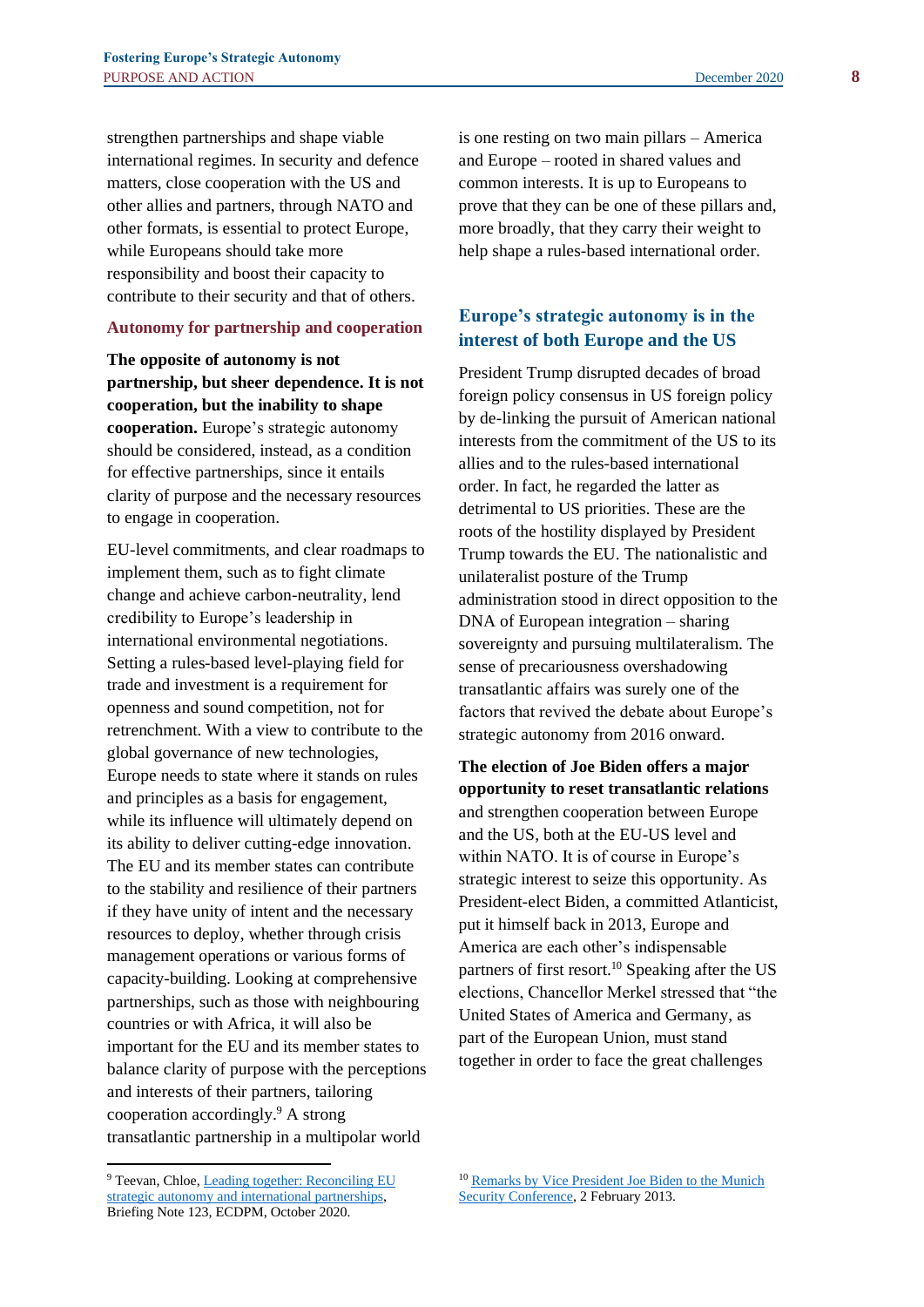of our time."<sup>11</sup>

It is widely acknowledged, however, that deepening transatlantic relations does not mean copying and pasting the partnership as it was before Trump's term in office.<sup>12</sup> **The world, the US, and Europe have changed in ways that call for a truly strategic re-think of the transatlantic partnership**. The health of the partnership depends on the health of the partners, meaning their political and social cohesion, and economic performance. Foreign powers have sought to exploit cleavages or fractures in American and European politics but have not produced them. While coping with the COVID pandemic, both **the US and Europe will need to repair their political, economic and social fabric if they wish to be strong and reliable partners to each other**. Fostering strategic autonomy is essential to sustain European integration and, therefore, Europe's security and prosperity. From this standpoint, as recently stated by the European Commission and the High Representative, "We should also not fall into the trap of false debates that seek to oppose a stronger Europe and a stronger transatlantic partnership. A united, capable and self-reliant EU is good for Europe, good for the transatlantic partnership and good for the multilateral system – they are mutually reinforcing not mutually exclusive."<sup>13</sup>

As argued elsewhere, **not only is Europe's strategic autonomy a prerequisite for an effective transatlantic partnership; but "the alternative to a more integrated and autonomous Europe is a less transatlantic one."**<sup>14</sup> This is because a weak Europe would also be more exposed to adverse global trends, foreign interference, populist narratives and

eventual fragmentation, ceasing to be viable partner for the US. While sharing much common ground across the vast agenda for transatlantic cooperation, Europeans and American will not always agree, just as they did not always agree in the past. The strategic interest of the US, however, is not a pliant or fully aligned Europe, but one that evolves into a stronger, more integrated global actor grounded in liberal values and confident to chart its own course in the world. **On a truly strategic level, a more sovereign Europe is in the interest of America.** Conversely, America's leadership, and strength, are essential both to Europe's security and to advance shared goals in the world.

With a view to strengthening their partnership, Europe, America (and others) need to come together upstream, at the stage of defining shared priorities, based on respective interests and positions. As Commission President von der Leyen put it, Europeans should take the initiative.<sup>15</sup> Recent developments indicate that they are seeking to do so. The Commission and the High representative have produced an ambitious set of policy proposals addressed to the incoming Biden administration. These proposals set out to make the transatlantic partnership an engine of global cooperation, deepen bilateral ties across the board and discuss how to deal with an increasingly assertive China.<sup>16</sup> At the same time, Europeans are keen to renew cooperation with the US on the tensions and crises that are destabilising Europe's neighbourhood.

The US will continue to shift its strategic centre of gravity from Europe and surrounding regions to Asia, focusing on China's rise. That does not mean that the US will not be invested

<sup>&</sup>lt;sup>11</sup> Posaner, Joshua and Nette Nöstlinger, Merkel to [Biden: Europe need to 'take on more responsibility',](https://www.politico.eu/article/angela-merkel-joe-biden-europe-will-take-more-responsibility/) *Politico*, 9 November 2020.

<sup>12</sup> O'Sullivan, David, An election [of stark choices for](https://www.epc.eu/en/publications/An-election-of-stark-choices-for-Americans-but-also-for-Europe~37e0b0)  [Americans, but also for Europe,](https://www.epc.eu/en/publications/An-election-of-stark-choices-for-Americans-but-also-for-Europe~37e0b0) Commentary, European Policy Centre, 1 October 2020. Tocci, Nathalie, [Europe](https://www.iai.it/en/pubblicazioni/europe-and-bidens-america)  [and Biden's America: Making European Autonomy and](https://www.iai.it/en/pubblicazioni/europe-and-bidens-america)  [a Revamped Transatlantic Bond Two Sides of the Same](https://www.iai.it/en/pubblicazioni/europe-and-bidens-america)  [Coin,](https://www.iai.it/en/pubblicazioni/europe-and-bidens-america) IAI Commentaries 20/81, November 2020.

<sup>13</sup> European Commission and High representative of the Union for Foreign Affairs and Security Policy, op. cit. in note 2.

<sup>14</sup> G. Grevi (2019), op. cit. in note 5.

<sup>15</sup> [Speech by President Von der Leyen at the EU](https://ec.europa.eu/commission/presscorner/detail/en/SPEECH_20_2064) 

[Ambassadors' Conference,](https://ec.europa.eu/commission/presscorner/detail/en/SPEECH_20_2064) 10 November 2020.

<sup>&</sup>lt;sup>16</sup> European Commission and High representative of the Union for Foreign Affairs and Security Policy, op. cit. in note 2.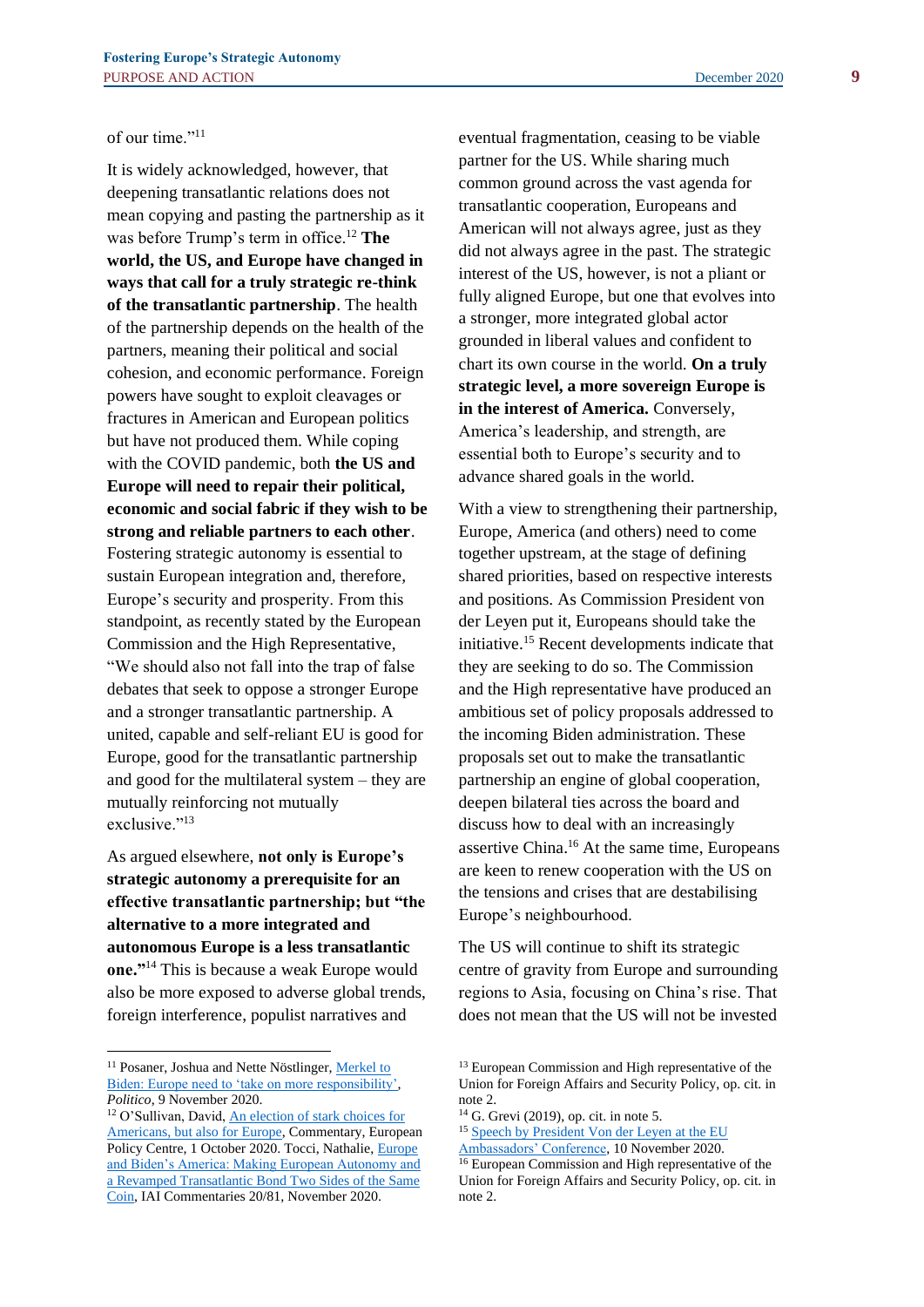in Europe's neighbourhood, whether concerning relations with Russia or seeking reengagement with Iran on the nuclear deal. However, they will not be interested in consuming too much strategic bandwidth in these theatres, and **more will be expected from Europeans in terms of providing stability and dealing with regional crises**. Fostering strategic autonomy is necessary for Europe to step up to the plate and assume a more geopolitical role in an increasingly contested neighbourhood – an area where it has failed so far.

Finally, despite the tangible sense of relief across Europe at the results of US elections, **the polarisation of American society is a reality that carries implications for external affairs and one that Europeans need to factor in their assessment**. Aside from the question of whether Trumpism as such will outlive Trump, the broader point is the politicisation of US foreign policy. This clear trend produced the 'big swings' of the last 30 years, throughout the Clinton, Bush, Obama, and Trump administrations.<sup>17</sup> Prospects for restoring a strong bipartisan consensus on the long-term direction of US foreign policy are uncertain. The President has considerable room to manoeuvre on the global stage but the support of Congress and of public opinion are necessary for lasting commitments. In this context, Europeans need to be prepared to both deepen the transatlantic partnership and deal with possible future turbulence in US politics and foreign policy.

## **Strategic autonomy as a fledgling strategic narrative**

As the debate on Europe's strategic autonomy has evolved and increasingly informed policymaking at EU level, the building blocks and the policy implications of strategic autonomy are also being further defined. The concept of strategic autonomy has become central to various key documents by EU bodies and statements or papers by EU leaders. Throughout this process, the ambition to equip Europe to shape its own destiny has been captured through various formulations, such as open strategic autonomy, technological or digital sovereignty, and strategic sovereignty. While levels of ambition and requirements for progress are not the same in different policy areas – from trade to defence – these and other expressions share with strategic autonomy the same conceptual core: **Europe's future will be defined by others if Europeans cannot muster the determination to fix their own priorities, in line with their values, and assemble the tools and resources to achieve them, in cooperation with others when possible, and on their own if need be.**

The table below includes a non-exhaustive report of references to strategic autonomy or sovereignty extracted from selected policy documents and statements by EU bodies and leaders in the course of 2020. Together, these and other mentions and illustrations of strategic autonomy can be seen as paving the way towards an emerging, if still patchy and not fully consistent, strategic narrative. Within this narrative, it is possible to detect three main tracks for action to foster Europe's strategic autonomy: bracing against threats and challenges, empowering Europe by joining forces, and engaging to strengthen rules-based cooperation.<sup>18</sup> To highlight these three dimensions, the extracts in the table are colour-coded in terms of their relevance for bracing (red), empowering (blue) and engaging (green). 19

<sup>&</sup>lt;sup>17</sup> Trubowitz, Peter and Peter Harris, "The end of the [American century? Slow erosion of the domestic sources](https://academic.oup.com/ia/article-abstract/95/3/619/5482366)  [of usable power"](https://academic.oup.com/ia/article-abstract/95/3/619/5482366), *International Affairs*, Vol.95, No.3, 2019.

<sup>18</sup> Grevi, Giovanni (2020), op. cit. in note 5.

<sup>&</sup>lt;sup>19</sup> This is an indicative assessment by the author, based on the selection of only those extracts where explicit reference is made to strategic autonomy or broadly equivalent formulations. As such, this assessment does not necessarily reflect the overall focus of respective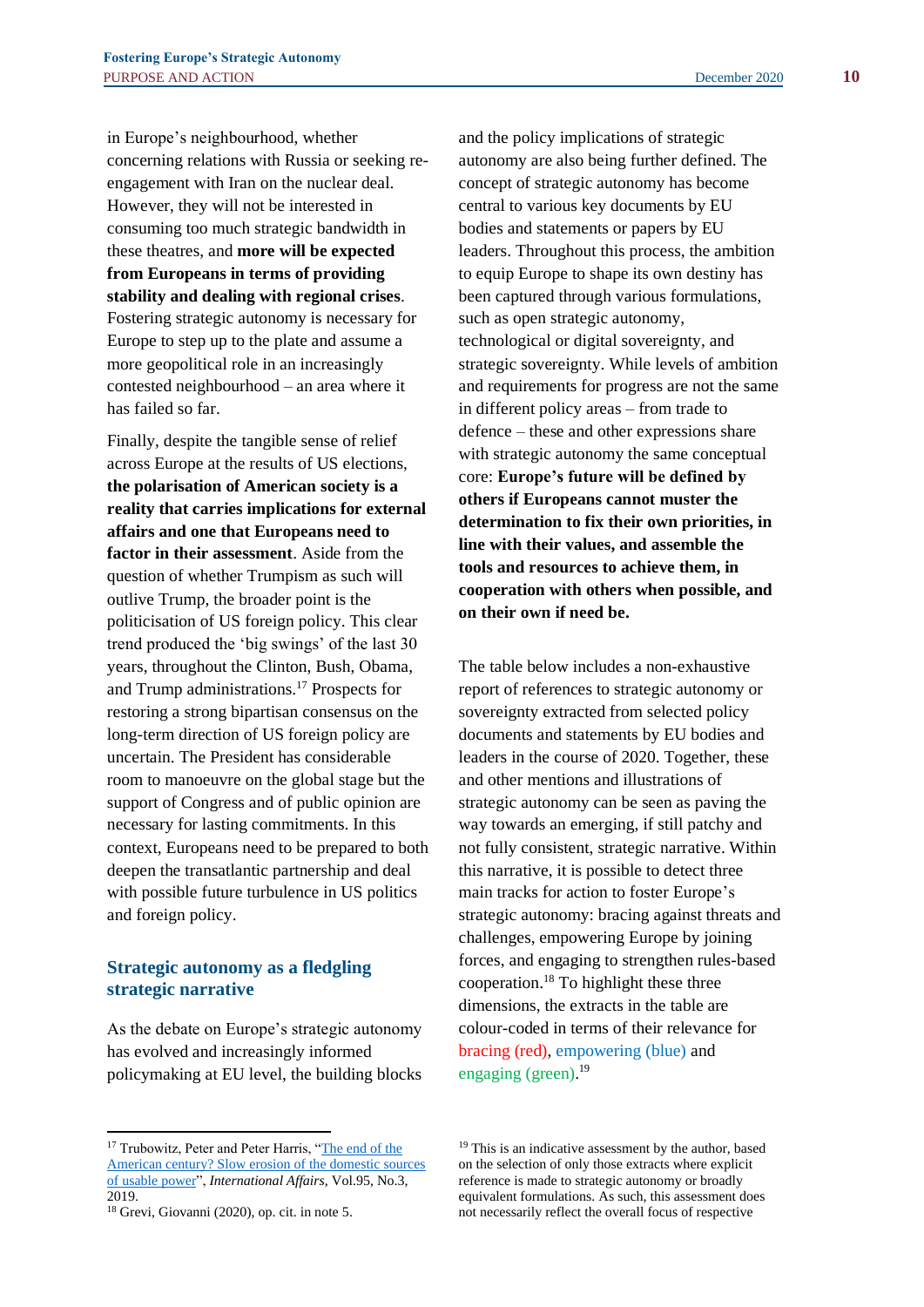| European Commission, 19<br>February 2020 <sup>20</sup> | European technological sovereignty starts from ensuring the<br>integrity and resilience of our data infrastructure, networks and<br>communications. It requires creating the right conditions for<br>Europe to develop and deploy its own key capacities, thereby<br>reducing our dependency on other parts of the globe for the most<br>crucial technologies. Europe's ability to define its own rules and<br>values in the digital age will be reinforced by such capacities. |
|--------------------------------------------------------|---------------------------------------------------------------------------------------------------------------------------------------------------------------------------------------------------------------------------------------------------------------------------------------------------------------------------------------------------------------------------------------------------------------------------------------------------------------------------------|
| European Commission, 19<br>February 2020 <sup>21</sup> | Harnessing the capacity of the EU to invest in next generation<br>technologies and infrastructures, as well as in digital competences<br>like data literacy, will increase Europe's technological<br>sovereignty in key enabling technologies and infrastructures for<br>the data economy. The infrastructures should support the creation<br>of European data pools enabling trustworthy AI, e.g. AI based on<br>European values and rules.                                    |
| European Commission, 10<br>March 2020 <sup>22</sup>    | Europe's strategic autonomy is about reducing dependence on<br>others for things we need the most: critical materials and<br>technologies, food, infrastructure, security and other strategic<br>areas. $(\ldots)$                                                                                                                                                                                                                                                              |
|                                                        | Europe thrives on an open investment environment which allows<br>others to invest in Europe's competitiveness. But it must also be<br>more strategic in the way it looks at risk associated to foreign<br>investment. $(\ldots)$                                                                                                                                                                                                                                                |
|                                                        | Europe's digital transformation, security and future technological<br>sovereignty depends on our strategic digital infrastructures.<br>Beyond the Commission's recent work on 5G and cybersecurity,<br>the EU will develop a critical Quantum Communication<br>Infrastructure, designed to deploy in the next 10 years a certified<br>secure end-to-end infrastructure based on quantum key<br>distribution to protect key digital assets of the EU and its Member<br>States.   |
|                                                        | The EU will also support the development of key enabling<br>technologies that are strategically important for Europe's<br>industrial future. These include robotics, microelectronics, high-<br>performance computing and data cloud infrastructure, blockchain,<br>quantum technologies, photonics, industrial biotechnology,<br>biomedicine, nanotechnologies, pharmaceuticals, advanced<br>materials and technologies.                                                       |
|                                                        | The European defence and space sectors are essential for<br>Europe's future. However, the fragmentation of the defence<br>industry puts into question Europe's ability to build the next<br>generation of critical defence capabilities.                                                                                                                                                                                                                                        |

documents and statements or their full scope, in terms of the range of measures or initiatives they outline. <sup>20</sup> European Commission, **Shaping Europe's Digital** [Future,](https://ec.europa.eu/info/publications/communication-shaping-europes-digital-future_en) COM(2020) 76 final, 19 February 2020.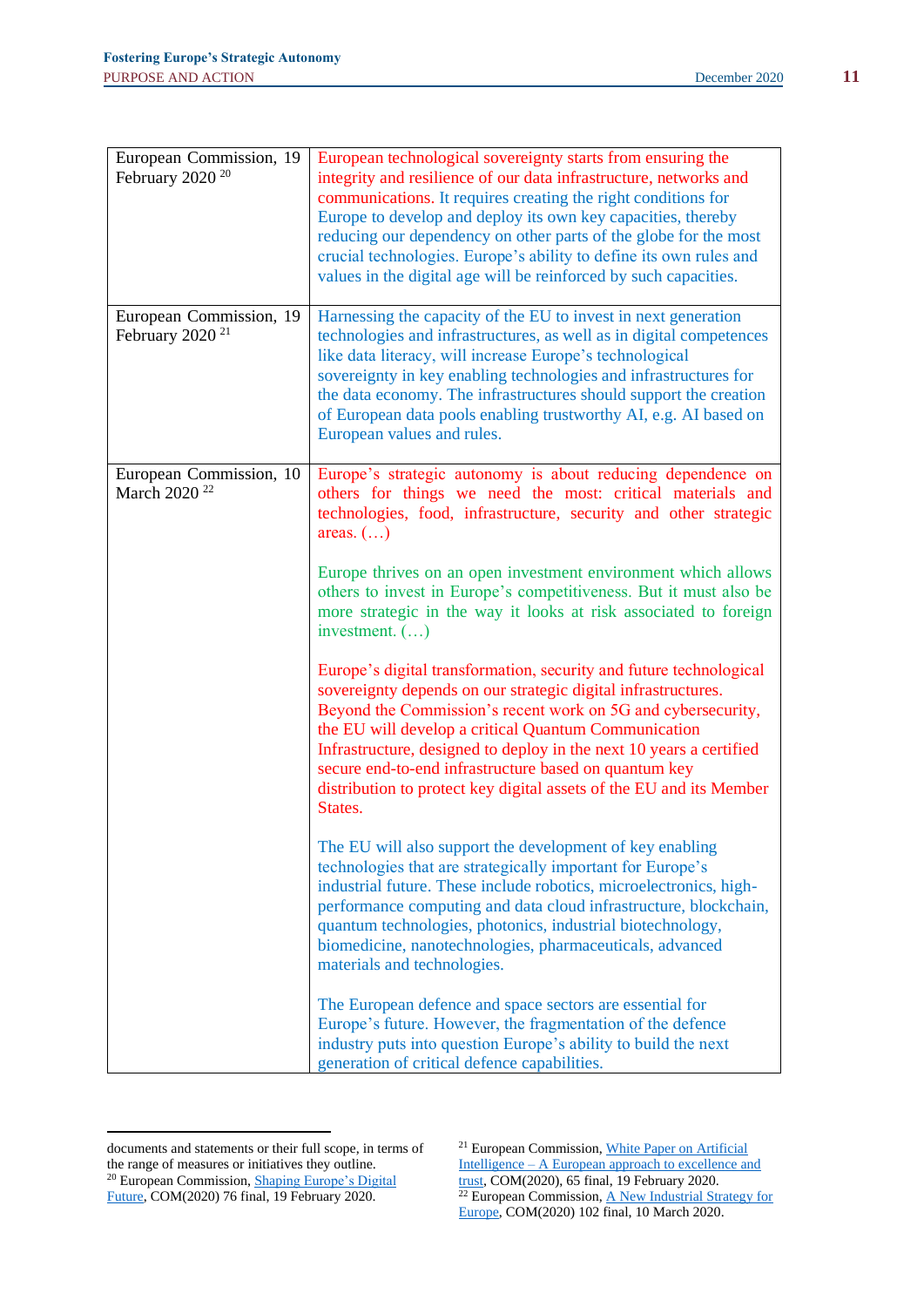|                                                   | This would reduce the EU's strategic sovereignty and its ability to<br>act as a security provider. The European Defence Fund will help<br>build an integrated defence industrial base across the EU. ()<br>Access to medical products and pharmaceuticals is equally crucial<br>to Europe's security and autonomy in today's world. A new EU<br>pharmaceutical strategy will be put forward, focusing on the<br>availability, affordability, sustainability and security of supply of<br>pharmaceuticals. This has been highlighted by recent events<br>linked to the Coronavirus disease 2019 (COVID-19) outbreak.                                                                                                                                                                                                                                                                                                                                                                                                                                                                                                                                                                                                                                                                                                                                                                       |
|---------------------------------------------------|-------------------------------------------------------------------------------------------------------------------------------------------------------------------------------------------------------------------------------------------------------------------------------------------------------------------------------------------------------------------------------------------------------------------------------------------------------------------------------------------------------------------------------------------------------------------------------------------------------------------------------------------------------------------------------------------------------------------------------------------------------------------------------------------------------------------------------------------------------------------------------------------------------------------------------------------------------------------------------------------------------------------------------------------------------------------------------------------------------------------------------------------------------------------------------------------------------------------------------------------------------------------------------------------------------------------------------------------------------------------------------------------|
| Josep Borrell, April 2020 <sup>23</sup>           | The Covid-19 crisis will shine a light on how globalisation<br>increases the vulnerability of nations that do not take enough<br>measures to ensure their security in the broadest sense of the<br>word. All of which must lead Europe to deliver on the idea of<br>strategic autonomy – which, as we can clearly see, cannot be<br>restricted to the military sphere alone. This strategic autonomy<br>must be built around six main pillars, which I would like to set out<br>here:<br>reducing our dependency, not only in the healthcare<br>sector but also in the field of future technologies, such as<br>batteries and artificial intelligence;<br>preventing market players from outside Europe from<br>٠<br>taking control of our strategic activities, which requires<br>these activities to be clearly identified upstream;<br>protecting our critical infrastructure against cyberattacks;<br>$\bullet$<br>ensuring that our decision-making autonomy will never<br>$\bullet$<br>be undermined by the offshoring of certain economic<br>activities and the dependence that creates;<br>extending Europe's regulatory powers to cover future<br>$\bullet$<br>technologies to prevent others from regulating in a way<br>that is detrimental to us;<br>showing leadership in all areas where a lack of global<br>$\bullet$<br>governance is destroying the multilateral system. |
| European Commission, 27<br>May 2020 <sup>24</sup> | Global trade and its integrated value chains will remain a<br>fundamental growth engine and will be essential for Europe's<br>recovery. With this in mind, Europe will pursue a model of open<br>strategic autonomy.<br>This will mean shaping the new system of global economic<br>governance and developing mutually beneficial bilateral relations,<br>while protecting ourselves from unfair and abusive practices. This<br>will also help us diversify and solidify global supply chains to<br>protect us from future crises and will help strengthen the<br>international role of the euro.                                                                                                                                                                                                                                                                                                                                                                                                                                                                                                                                                                                                                                                                                                                                                                                         |

<sup>&</sup>lt;sup>23</sup> Borrell, Josep, *The post-Coronavirus world is already here*, Policy Brief, European Council on Foreign Relations, April 2020.

<sup>&</sup>lt;sup>24</sup> European Commission, [Europe's moment: Repair and Prepare for the Next Generation,](https://ec.europa.eu/commission/presscorner/detail/en/ip_20_940) COM(2020) 456 final, 27 May 2020.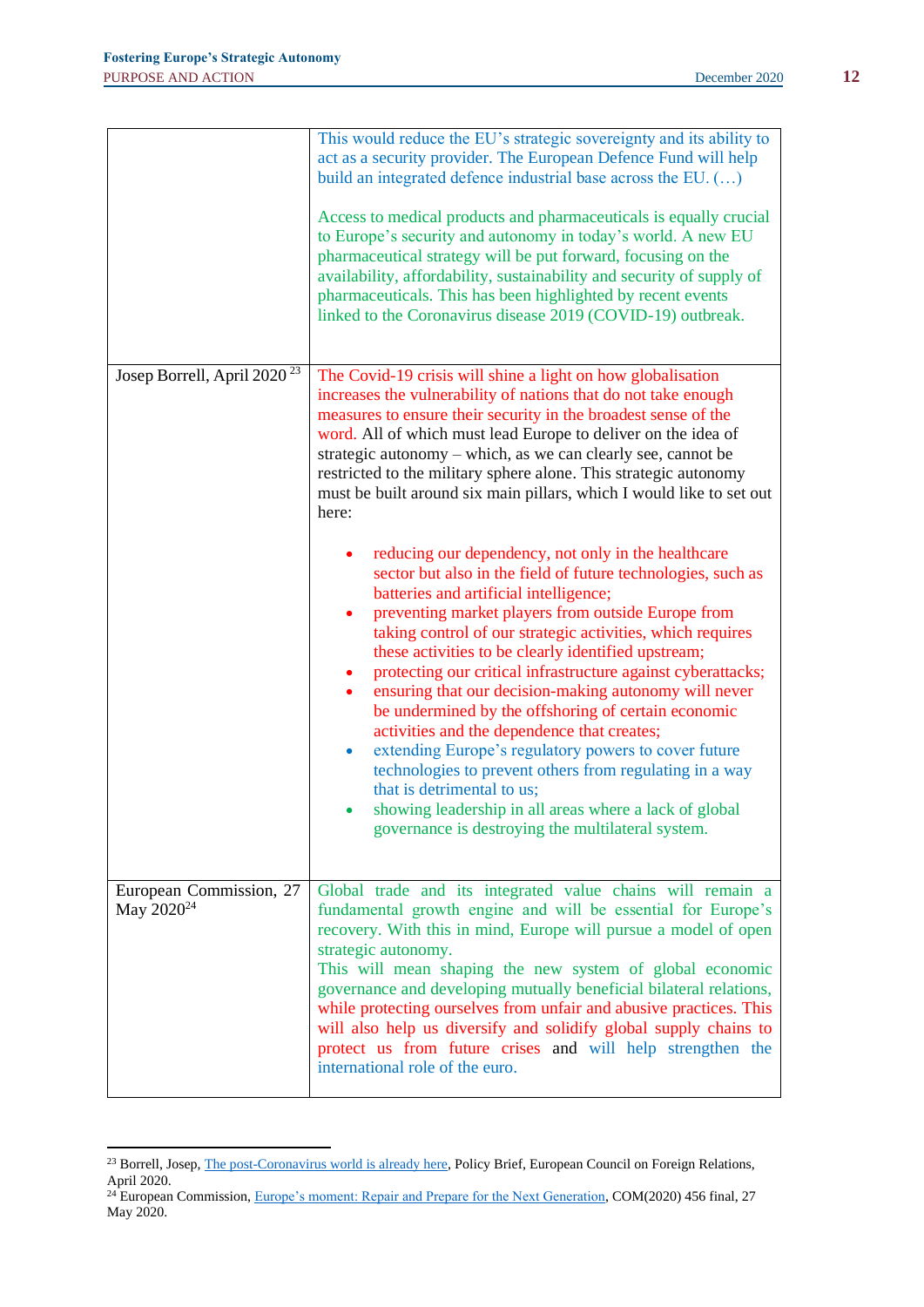| Josep Borrell and Thierry<br>Breton, 10 June 2020 <sup>25</sup>                  | Beyond the health tragedy, the Coronavirus crisis will accelerate<br>major trends at work on our planet. It invites us to take a fresh look<br>at the world, and at Europe's place in the world. It forcefully<br>revives the central question of our autonomy, our sovereignty and<br>our position as a player in world geopolitics, particularly in the face<br>of growing tensions between the United States and China.<br>The era of a conciliatory, if not naïve, Europe has come of age.<br>Virtuous "soft power" is no longer enough in today's world. We<br>need to complement it with a "hard power" dimension, and not just<br>in terms of military power and the badly needed strengthened<br>European defence. Time has come for Europe to be able to use its<br>influence to uphold its vision of the world and defend its own<br>interests.                                                                                                                                                                                                                                                                                                                                                                                                                                              |
|----------------------------------------------------------------------------------|--------------------------------------------------------------------------------------------------------------------------------------------------------------------------------------------------------------------------------------------------------------------------------------------------------------------------------------------------------------------------------------------------------------------------------------------------------------------------------------------------------------------------------------------------------------------------------------------------------------------------------------------------------------------------------------------------------------------------------------------------------------------------------------------------------------------------------------------------------------------------------------------------------------------------------------------------------------------------------------------------------------------------------------------------------------------------------------------------------------------------------------------------------------------------------------------------------------------------------------------------------------------------------------------------------|
| Council Conclusions<br>on<br>Security and defence, 17<br>June 2020 <sup>26</sup> | The EU is facing an already challenging international<br>environment in which the unprecedented COVID-19 pandemic<br>risks amplifying existing global fragilities and tensions. This calls<br>for more European unity, solidarity and resilience, with Member<br>States working together for a strong European Union that<br>promotes peace and security and protects its citizens, thereby<br>reinforcing the European identity and its independence, in line<br>with the Treaties.<br>The EU remains committed to enhance its ability to act as a<br>security provider through its operational engagement, notably<br>CSDP missions and operations, to reinforce its resilience and<br>preparedness to effectively tackle all security threats and<br>challenges, and to step up the development of necessary<br>capabilities. In doing so, the EU will enhance its strategic<br>autonomy and its ability to cooperate with partners in order to<br>safeguard its values and interests. This will also strengthen our<br>collective efforts, in particular also in the context of effective<br>multilateralism and the transatlantic relationship, and will enhance<br>the European contribution to a rules-based global order with the<br>United Nations at its core and to Euro-Atlantic security. |
| European Commission, 17<br>June 2020 <sup>27</sup>                               | To reap the full benefits of global trade, Europe will pursue a<br>model of open strategic autonomy. This will mean shaping the<br>new system of global economic governance and developing<br>mutually beneficial bilateral relations, while protecting ourselves<br>from unfair and abusive practices.                                                                                                                                                                                                                                                                                                                                                                                                                                                                                                                                                                                                                                                                                                                                                                                                                                                                                                                                                                                                |
| Josep Borrell,<br>4 July 2020 <sup>28</sup>                                      | For me strategic autonomy is a state of mind. We should look at<br>the world through our own prism. We should avoid both nostalgia<br>for a world that will not return and fatalism. We need to recapture<br>a sense that, by acting via the EU, we can shape our future.                                                                                                                                                                                                                                                                                                                                                                                                                                                                                                                                                                                                                                                                                                                                                                                                                                                                                                                                                                                                                              |

<sup>&</sup>lt;sup>25</sup> Borrell, Josep and Thierry Breton, [For a united, resilient and sovereign Europe,](https://ec.europa.eu/commission/commissioners/2019-2024/breton/announcements/united-resilient-and-sovereign-europe_en) op-ed published in various media, 8 June 2020.

<sup>&</sup>lt;sup>26</sup> Council of the European Union[, Council Conclusions on Security and Defence,](https://www.consilium.europa.eu/en/press/press-releases/2020/06/17/security-and-defence-council-adopts-conclusions/) 8910/20, 17 June 2020.

<sup>&</sup>lt;sup>27</sup> European Commission, [White Paper on levelling the playing field as regards foreign subsidies,](https://ec.europa.eu/competition/international/overview/foreign_subsidies_white_paper.pdf) COM(2020)253 final,

<sup>17</sup> June 2020.

<sup>28</sup> Borrell, Josep, op. cit. in note 6.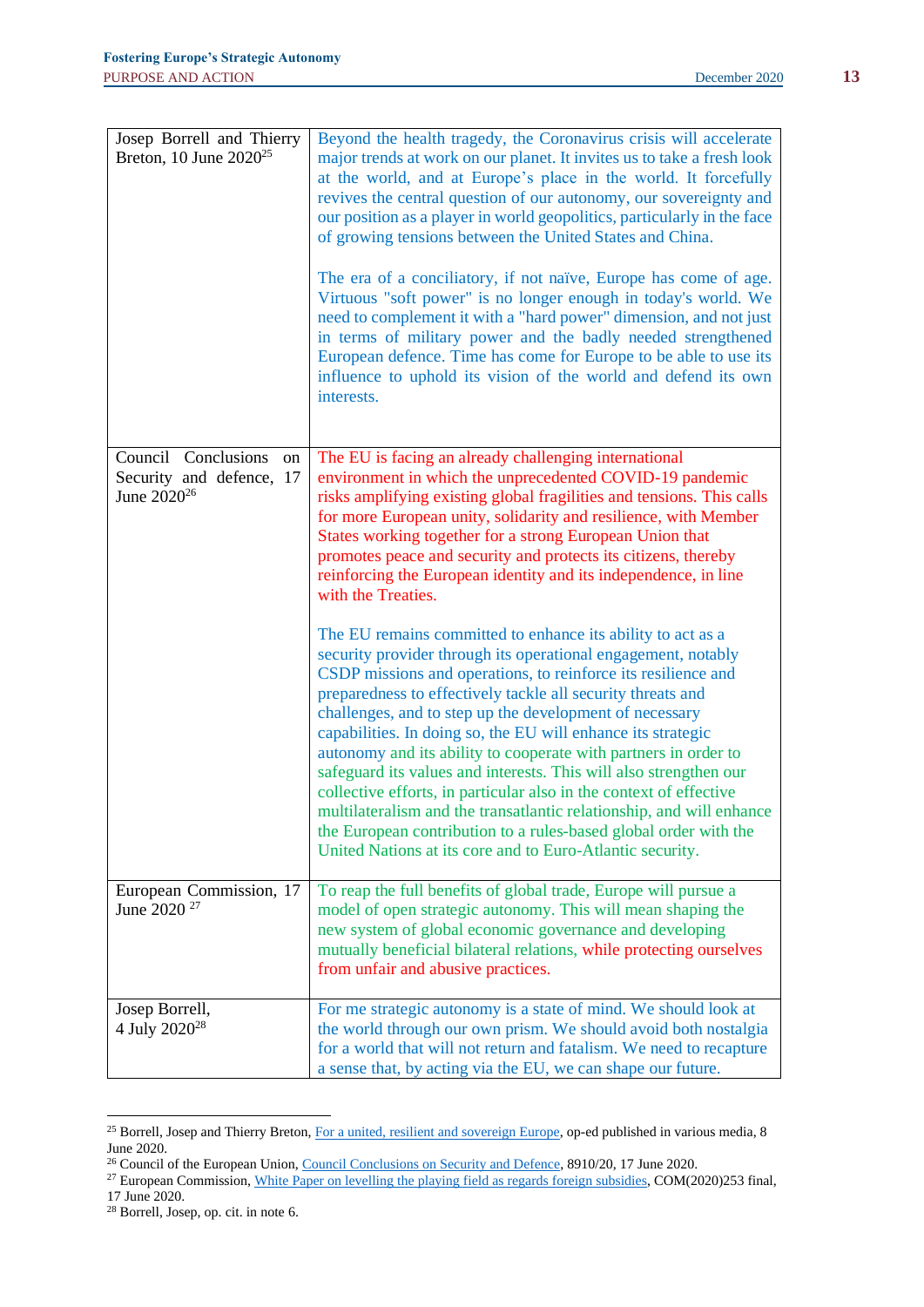|                                                             | Strategic autonomy is a way of framing our choices: we must be<br>able to defend our interests, by ourselves if necessary.                                                                                                                                                                                                                                                                                                                                                                                                                                                                                                                                                                                                                                                                                                                                                                               |
|-------------------------------------------------------------|----------------------------------------------------------------------------------------------------------------------------------------------------------------------------------------------------------------------------------------------------------------------------------------------------------------------------------------------------------------------------------------------------------------------------------------------------------------------------------------------------------------------------------------------------------------------------------------------------------------------------------------------------------------------------------------------------------------------------------------------------------------------------------------------------------------------------------------------------------------------------------------------------------|
|                                                             | It is clear that with the pandemic our appetite to think and act<br>much more autonomously is increasing, from managing risks<br>regarding supply chains, strategic investments and who controls<br>future technologies. We should remember that the openness of our<br>societies is key both for the effectiveness of our external<br>instruments and the sustainability of our welfare states.                                                                                                                                                                                                                                                                                                                                                                                                                                                                                                         |
| Thierry Breton, 15 July<br>2020 <sup>29</sup>               | Sovereignty – or what others call resilience or strategic autonomy<br>- is not about isolating ourselves. It is about Europe defending its<br>strategic interests. Being assertive of our values. Firm in our<br>ambitions. Confident of our means. It's about making sure that<br>anyone who invests, operates and bids in Europe respects our<br>rules and values. It's about protecting our companies against<br>predatory and sometimes politically motivated foreign<br>acquisitions. It's about diversifying and reducing our economic<br>and industrial dependencies. And it's about developing the right<br>technological projects that can lead to European alternatives in<br>key strategic technologies.                                                                                                                                                                                      |
| European Commission, 3<br>September 2020 <sup>30</sup>      | Access to resources is a strategic security question for Europe's<br>ambition to deliver the Green Deal. The new industrial strategy<br>for Europe proposes to reinforce Europe's open strategic<br>autonomy, warning that Europe's transition to climate neutrality<br>could replace today's reliance on fossil fuels with one on raw<br>materials, many of which we source from abroad and for which<br>global competition is becoming more fierce. The EU's open<br>strategic autonomy in these sectors will therefore need to continue<br>to be anchored in diversified and undistorted access to global<br>markets for raw materials.<br>At the same time, and in order to decrease external dependencies<br>and environmental pressures, the underlying problem of rapidly<br>increasing global resources demand needs to be addressed by<br>reducing and reusing materials before recycling them. |
| European Council<br>Conclusions, 1-2 October<br>$2020^{31}$ | In July, the European Council agreed an unprecedented recovery<br>package to counter the effects of COVID-19 on our economies<br>and societies, and to promote Europe's strong recovery and the<br>transformation and reform of our economies. The two mutually<br>reinforcing pillars of such a recovery, the green transition and the<br>digital transformation, together with a strong and deep Single<br>Market, will foster new forms of growth, promote cohesion and<br>convergence, and strengthen the EU's resilience. Achieving<br>strategic autonomy while preserving an open economy is a key<br>objective of the Union. $(\ldots)$                                                                                                                                                                                                                                                           |

<sup>&</sup>lt;sup>29</sup> Breton, Thierry, **Speech at Hannover Messe Digital Days**, 15 July 2020.

<sup>&</sup>lt;sup>30</sup> European Commission, Critical Raw Materials Resilience: Charting a Path towards greater Security and [Sustainability,](https://ec.europa.eu/docsroom/documents/42849) COM(2020) 474 final, 3 September 2020.

<sup>&</sup>lt;sup>31</sup> European Council, [Conclusion of the special meeting of the European Council \(1](https://www.consilium.europa.eu/media/45910/021020-euco-final-conclusions.pdf) and 2 October 2020), EUCO 13/20, 2 October 2020.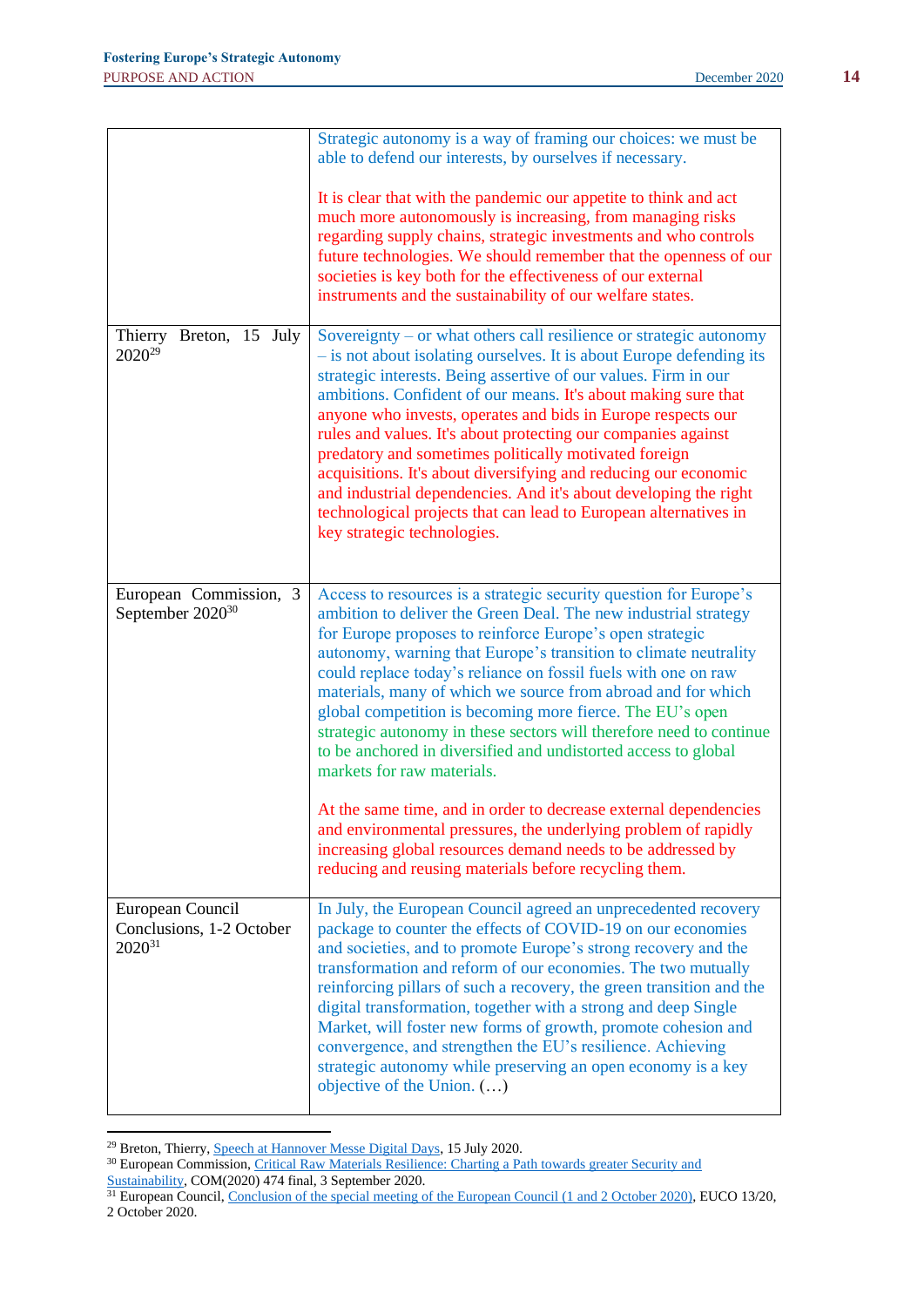|                                                       | To be digitally sovereign, the EU must build a truly digital single<br>market, reinforce its ability to define its own rules, to make<br>autonomous technological choices, and to develop and deploy<br>strategic digital capacities and infrastructure. At the international<br>level, the EU will leverage its tools and regulatory powers to help<br>shape global rules and standards. The EU will remain open to all<br>companies complying with European rules and standards. Digital<br>development must safeguard our values, fundamental rights and<br>security, and be socially balanced. Such a human-centred<br>approach will increase the attractiveness of the European model.                                                                                                                                                                                                                                                                                                                                                                                                                                                                                                                                                                                                                                                                                                                                                                                                                                                                                                                           |
|-------------------------------------------------------|-----------------------------------------------------------------------------------------------------------------------------------------------------------------------------------------------------------------------------------------------------------------------------------------------------------------------------------------------------------------------------------------------------------------------------------------------------------------------------------------------------------------------------------------------------------------------------------------------------------------------------------------------------------------------------------------------------------------------------------------------------------------------------------------------------------------------------------------------------------------------------------------------------------------------------------------------------------------------------------------------------------------------------------------------------------------------------------------------------------------------------------------------------------------------------------------------------------------------------------------------------------------------------------------------------------------------------------------------------------------------------------------------------------------------------------------------------------------------------------------------------------------------------------------------------------------------------------------------------------------------|
| Charles Michel, 28<br>September 2020 <sup>32</sup>    | Our strategic autonomy must pursue three objectives. One:<br>stability. Two: disseminating our standards. And three: promoting<br>our values. $()$<br>Less dependence, more influence. Effective strategic autonomy is<br>the credo that brings us together to define our destiny, and to have<br>a positive impact on the world.                                                                                                                                                                                                                                                                                                                                                                                                                                                                                                                                                                                                                                                                                                                                                                                                                                                                                                                                                                                                                                                                                                                                                                                                                                                                                     |
| Valdis Dombrovskis, 11<br>November 2020 <sup>33</sup> | With international tensions on the rise, the crisis of<br>multilateralism, climate change and other challenges appearing,<br>we need to set a new policy direction to help us navigate these<br>waters and shape the world around us. This will be based on the<br>concept of Open Strategic Autonomy. Simply put, Open Strategic<br>Autonomy means striking the right balance between a Europe that<br>is open for business and a Europe that defends its companies and<br>consumers from unfair competition and hostile actions. ()<br>But I can already highlight the following themes:<br>Refocusing our efforts on reforming the rules-based<br>multilateral order.<br>Contributing to the digital and green transitions.<br>$\bullet$<br>Strengthening the EU's regulatory impact, which would<br>also imply a closer integration of internal and external<br>policies.<br>And we need to continue to shape a more assertive<br>approach in our trade policy. This means strengthening<br>our toolbox for trade defence and enforcement. We have<br>already taken strong steps in this direction, with the<br>creation of a Chief Trade Enforcement Officer and<br>notable recent legislative successes in the agreements on<br>updating the Enforcement Regulation and Dual Use<br>export controls.<br>The European Union will pursue its own strategic path. We will<br>maintain our role of global leadership in international<br>organisations and conventions. And we will assertively pursue a<br>level playing field for European companies both in the internal<br>market and in third country markets. |

<sup>32</sup> Michel, Charles, op. cit. in note 7.

<sup>&</sup>lt;sup>33</sup> Dombrovskis, Valdis[, Speech at the EU Ambassadors Conference,](https://ec.europa.eu/commission/commissioners/2019-2024/dombrovskis/announcements/eu-ambassadors-conference-speech-evp-dombrovskis-between-open-economy-and-geoeconomics-will-trade-be_en) 11 November 2020.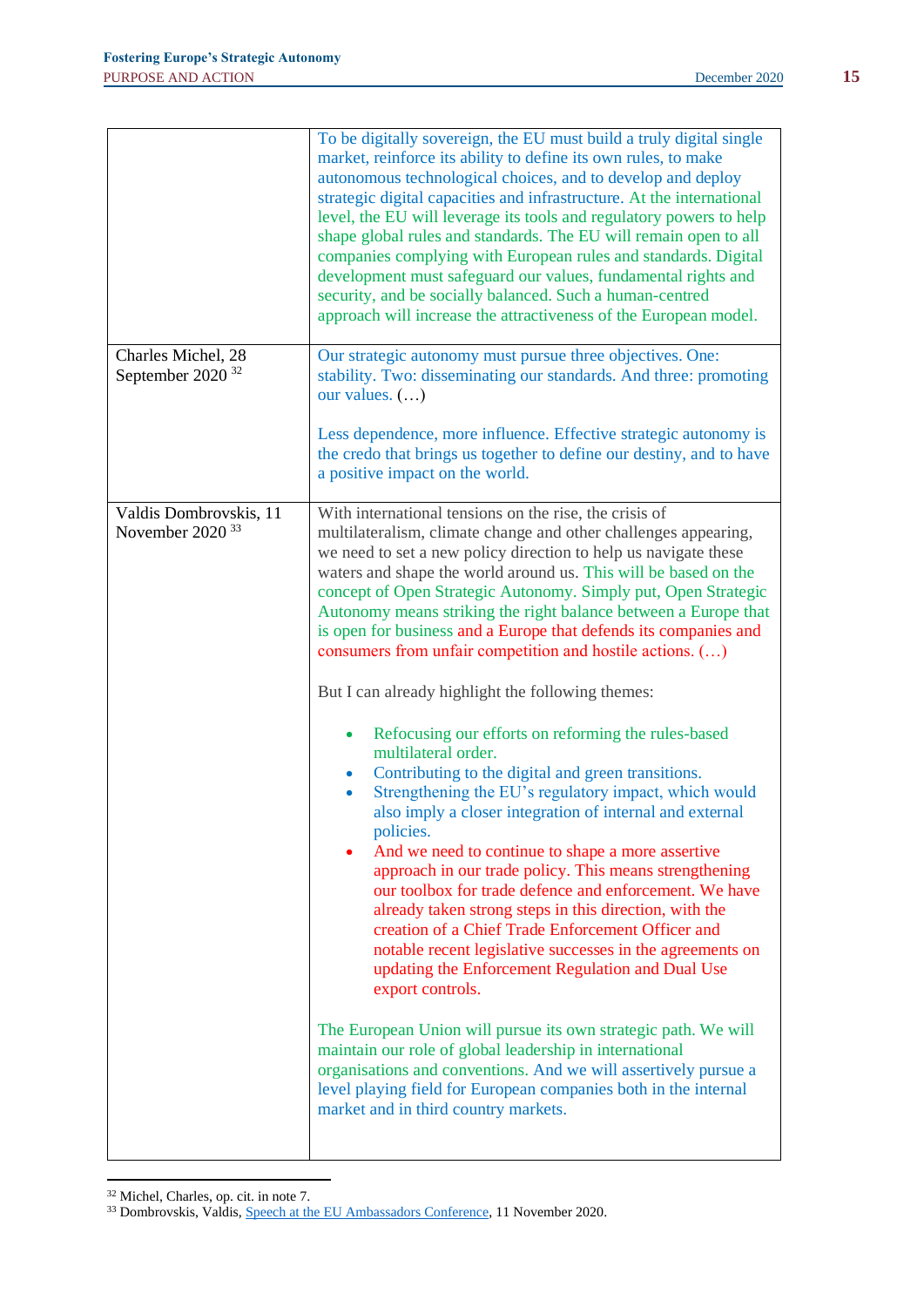| Maroš Ševčovič, 18          | Open strategic autonomy is defined by:                                                                                                 |
|-----------------------------|----------------------------------------------------------------------------------------------------------------------------------------|
| November 2020 <sup>34</sup> |                                                                                                                                        |
|                             | our ability to reduce dependencies and strengthen the                                                                                  |
|                             | security of supply of key strategic assets,                                                                                            |
|                             | while preserving the benefits of an open economy and<br>$\bullet$                                                                      |
|                             | supporting our partners around the globe.                                                                                              |
|                             | To boost Europe's open strategic autonomy, we need a long-term                                                                         |
|                             | vision, whilst embarking on collaborative short-term actions, such                                                                     |
|                             | as launching industrial alliances in batteries, raw materials, or                                                                      |
|                             | hydrogen; shaping global economic governance and                                                                                       |
|                             | multilateralism; or building a health union.                                                                                           |
|                             |                                                                                                                                        |
| European Commission, 25     | The Pharmaceutical Strategy for Europe builds on these                                                                                 |
| November 2020 <sup>35</sup> | foundations. It will foster patient access to innovative and                                                                           |
|                             | affordable medicines. It will support the competitiveness and                                                                          |
|                             | innovative capacity of the EU's pharmaceutical industry. It will                                                                       |
|                             | develop the EU open strategic autonomy and ensure robust supply<br>chains so that Europe can provide for its needs, including in times |
|                             | of crisis. And it will ensure a strong EU voice on the global stage.                                                                   |
|                             | $(\ldots)$                                                                                                                             |
|                             |                                                                                                                                        |
|                             | Building up EU's open strategic autonomy in the area of<br>medicines requires actions to identify strategic dependencies in            |
|                             | health, and to propose measures to reduce them, possibly                                                                               |
|                             | including by diversifying production and supply chains, ensuring                                                                       |
|                             | strategic stockpiling, as well as fostering production and                                                                             |
|                             | investment in Europe.                                                                                                                  |
|                             |                                                                                                                                        |
| European Commission and     | A united, capable and self-reliant EU is good for Europe, good for                                                                     |
| High Representative, 2      | the transatlantic partnership and good for the multilateral system -                                                                   |
| December 2020 <sup>36</sup> | they are mutually reinforcing not mutually exclusive. ()                                                                               |
|                             | The EU and the US should reaffirm our joint commitment to                                                                              |
|                             | transatlantic and international security. A stronger EU role in                                                                        |
|                             | defence, including through supporting investment in capability                                                                         |
|                             | development, will benefit NATO and transatlantic cooperation.                                                                          |
|                             | The EU is ready to fulfil its responsibilities, enhance its strategic<br>autonomy and ensure better burden-sharing. The EU and NATO's  |
|                             | capability priorities should be largely aligned.                                                                                       |
|                             |                                                                                                                                        |
| Conclusions of the          | The Council believes in a strong mutually beneficial long-term                                                                         |
| Foreign Affairs Council, 7  | strategic partnership with the United States, in a strengthened                                                                        |
| December 2020 <sup>37</sup> | multilateral order, which will promote a shared vision of the                                                                          |
|                             | world and can achieve tangible results. A renewed transatlantic<br>agenda is necessary to find joint answers to global challenges, in  |
|                             | order to safeguard the health and wellbeing of our people and our                                                                      |

<sup>&</sup>lt;sup>34</sup> Ševčovič, Maroš, [Speech at the annual conference of the European Policy and Strategy Analysis System,](https://ec.europa.eu/commission/presscorner/detail/en/SPEECH_20_2154) 18 November 2020.

<sup>&</sup>lt;sup>35</sup> European Commission, [Pharmaceutical Strategy for Europe,](https://ec.europa.eu/health/human-use/strategy_en) COM(2020) 761 final, 25 November 2020

<sup>&</sup>lt;sup>36</sup> European Commission and High representative of the Union for Foreign Affairs and Security Policy, op. cit. in note 2.

<sup>&</sup>lt;sup>37</sup> Council of the European Union, op. cit. in note 2.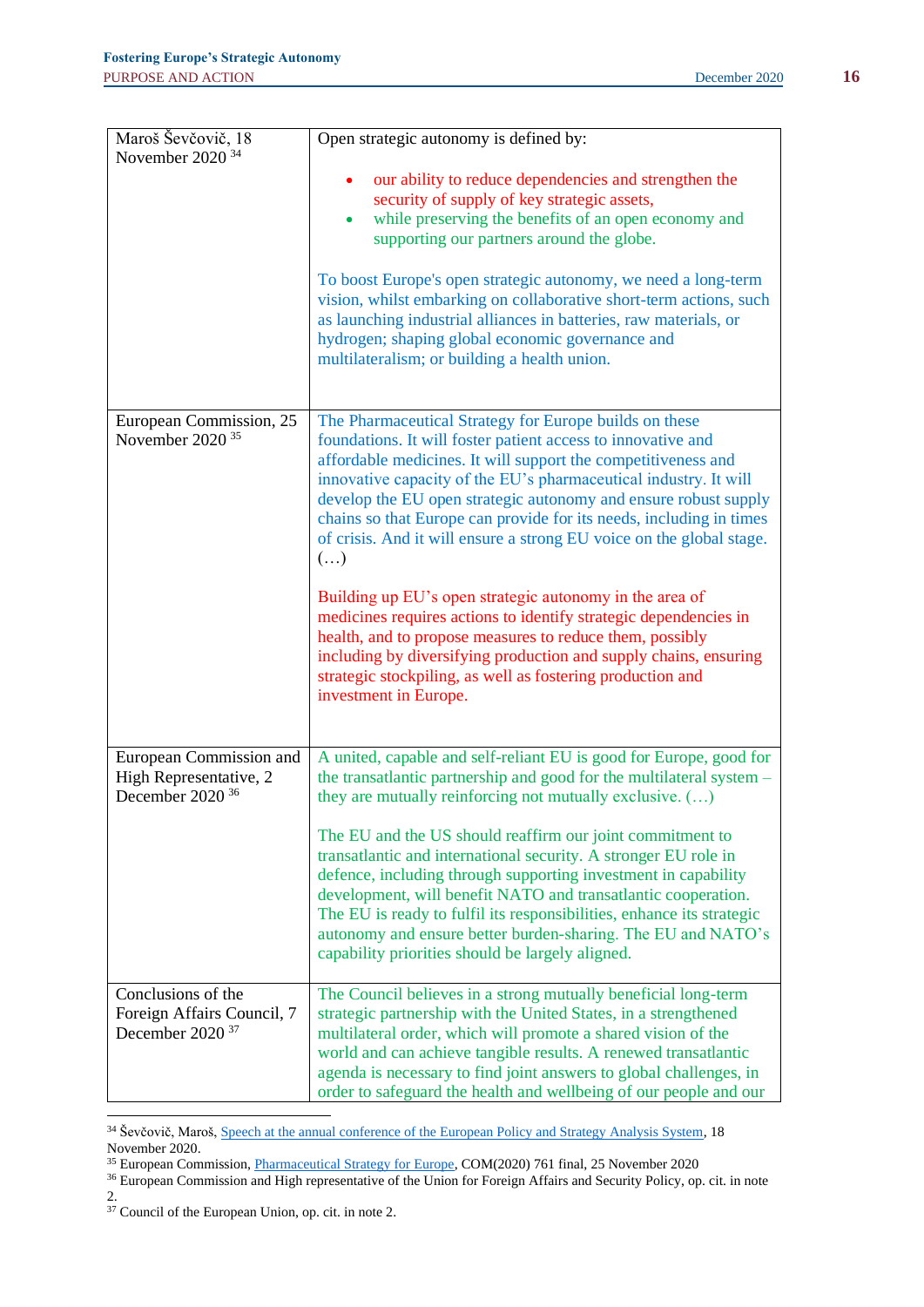|                             | planet, to protect democracy and make it deliver for our citizens.<br>By pursuing its strategic course of action and increasing its<br>capacity to act autonomously, a stronger European Union will<br>actively contribute to strengthening the transatlantic partnership<br>and its ability to deliver.                                                                                                                                                                            |
|-----------------------------|-------------------------------------------------------------------------------------------------------------------------------------------------------------------------------------------------------------------------------------------------------------------------------------------------------------------------------------------------------------------------------------------------------------------------------------------------------------------------------------|
| European Commission and     | This strategy aims to ensure a global and open Internet with                                                                                                                                                                                                                                                                                                                                                                                                                        |
| High Representative, 16     | strong guardrails to address the risks to the security and                                                                                                                                                                                                                                                                                                                                                                                                                          |
| December 2020 <sup>38</sup> | fundamental rights and freedoms of people in Europe. Following<br>the progress achieved under the previous strategies, it contains<br>concrete proposals for deploying three principal instruments –<br>regulatory, investment and policy instruments – to address three<br>areas of EU action $- (1)$ resilience, technological sovereignty and<br>leadership, (2) building operational capacity to prevent, deter and<br>respond, and (3) advancing a global and open cyberspace. |

# **Three tracks to foster Europe's strategic autonomy**

The overview of recent documents and statements framing strategic autonomy at EU level points to three clusters of measures necessary to strengthen Europe at home and abroad: **brace, empower and engage**. In other words, **Europe needs to strengthen its resilience and cohesion in the face of multidimensional competition, leverage the potential of the Single Market and of cooperation among EU member states to enhance its global clout, and work with others whenever possible to support a rulesbased international order.**

Of course, important initiatives such as measures to establish a level playing field for trade and investment, the Digital Markets  $Act^{39}$  or the European Defence Fund<sup>40</sup> can contribute simultaneously to all of these three tracks, whereas action on one of these tracks

will more often than not reinforce the others. This section, however, groups selected existing or envisaged policy measures under these three headings to highlight that bracing, empowering and engaging are three essential ingredients of strategic autonomy.<sup>41</sup>

EU institutions and member states are making some progress to strengthen strategic autonomy by adopting or planning important measures and initiatives along these three mutually reinforcing tracks. At the same time, their track record in defining and implementing shared objectives differs significantly across economic, technological or security affairs. It is important to recognise that **strategic autonomy is an organising principle to inform and strengthen the coherence of a vast range of initiatives**. As noted above, the implementation of this principle inevitably depends on multiple factors, including the degree of convergence among member states, the resources that are

<sup>&</sup>lt;sup>38</sup> European Commission and High representative of the Union for Foreign Affairs and Security Policy, The EU's [Cybersecurity Strategy for the Digital Decade,](https://ec.europa.eu/digital-single-market/en/news/eus-cybersecurity-strategy-digital-decade) JOIN(2020) 18 final, 16 December 2020.

<sup>&</sup>lt;sup>39</sup> The Digital Markets Act and the Digital Services Act are two recent legislative initiatives aiming to create the conditions for better competition within the digital single market and to define the responsibilities of digital service providers vis-à-vis users.

<sup>&</sup>lt;sup>40</sup> The European Defence Fund aims to support cooperation in defence research and capability development among companies and EU member states, thereby contributing to strengthening the European defence technology and industrial base and deliver needed capabilities.

<sup>&</sup>lt;sup>41</sup> This paper focuses on issues of trade and investment, digital technology and security and defence, drawing on the work carried out within the EPC-KAS project on 'Fostering Europe's Strategic Autonomy: Priorities for Action'. Strengthening Europe's strategic autonomy also requires action across a larger policy spectrum, including for example enhancing the international role of the Euro, broader industrial and innovation policies, energy and health.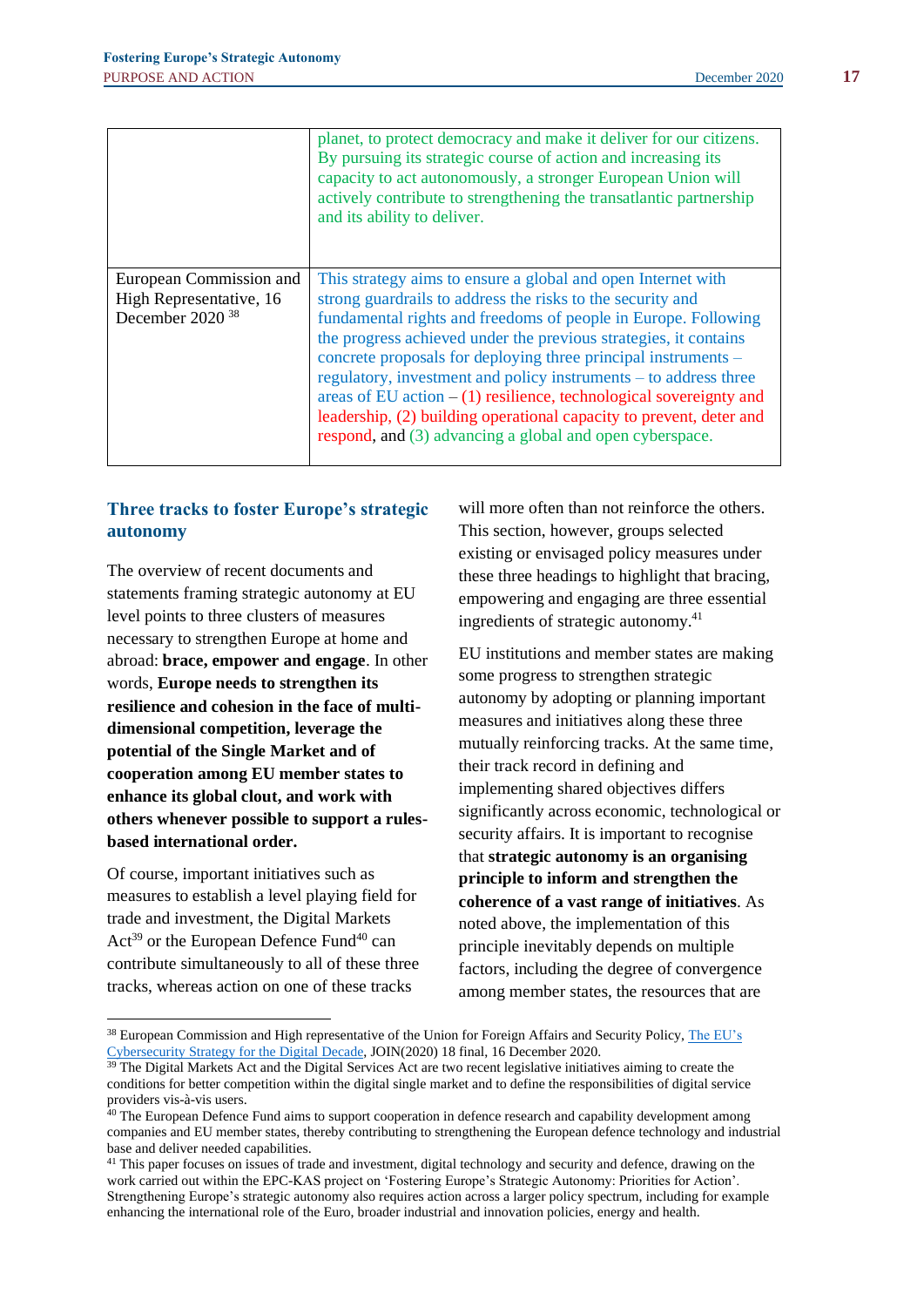made available, and the salience of cooperation with partners to achieve Europe's goals.

Although progress is far from homogeneous, the sense of direction driving the Union's efforts across the board should be clear. **No principal domain of cooperation, competition or confrontation in international affairs can be left behind.** A rich Europe unable to contribute significantly to its own security and that of its neighbourhood may see its prosperity, and even its solidarity, undercut by geopolitical instability. The impact of the large flows of refugees and migrants, escaping conflicts or deprivation from large swathes of the Middle East and Africa, is an obvious case in point. A Europe lagging behind in research and innovation will be poorer, more dependent on others and more vulnerable to hybrid challenges. In all these areas, from economic to security affairs, Europeans need to join forces to be in a stronger position to shape their future.

## **Brace – Strengthening Europe's resilience and cohesion**

Facing a more competitive and volatile world, Europe needs to brace to preserve not only its security and overall welfare but also its ability to effectively engage others and shape its strategic environment. The rise of state-driven capitalism and mercantilist trade practices challenges Europe's economic model and undermines the level playing field in matters of trade and investment. **To remain open, Europe needs to counter unfair trade and** 

**competition**. <sup>42</sup> The **modernisation of trade**  defence instruments<sup>43</sup> carried out in 2017 should be taken forward to tackle the full spectrum of practices that distort competition. As part of this effort, the recent **appointment of the first EU Chief Trade Enforcement Officer**, tasked with ensuring the implementation of obligations under free trade agreements by Europe's partners, should be welcomed.<sup>44</sup> At the same time, more resources should be made available at EU level to gain more insight into those economies whose nontransparent market conditions and practices, for example concerning dumping and subsidies or non-tariff barriers, may affect Europe's interests.

As the digital revolution is transforming the global economy, disclosing new opportunities for growth but also creating new risks and divides within and between countries, Europe must make sure that it has cutting-edge technology, assets and infrastructure.<sup>45</sup> While not closing down to competition, **Europeans should reduce their current overdependence on foreign technology and big tech companies**, in particular for 5G, cloud and other data infrastructure.<sup>46</sup> They should leverage the economic value of data generated in Europe, while protecting these data and data flows from undue access. With a view to that, the implementation of the European Commission's strategy for data is a priority, including **the creation of common European spaces for data sharing and processing that operate in line with Europe's regulatory requirements** and the General Data Protection Regulation (GDPR), 47 as recently proposed under the so-called European Data Governance Act.<sup>48</sup> Concerning

<sup>&</sup>lt;sup>42</sup> Bjerkem, Johan, <u>A New Agenda for Trade and</u> [Investment,](https://www.epc.eu/en/publications/Fostering-Europes-Strategic-Autonomy--A-new-Agenda-for-Trade-and-Inv~357f50) Konrad Adenauer Stiftung and European Policy Centre, June 2020.

<sup>43</sup> Trade defence instruments mainly include antidumping and anti-subsidy measures.

<sup>44</sup> The mandate of the Chief Trade Enforcement Office includes a large range of activities to enforce trade rules, which are outline[d here.](https://ec.europa.eu/trade/trade-policy-and-you/contacts/chief-trade-enforcement-officer/)

<sup>45</sup> Hobbs, Carla (ed.)[, Europe's digital sovereignty: From](https://ecfr.eu/publication/europe_digital_sovereignty_rulemaker_superpower_age_us_china_rivalry/)  [rulemaker to superpower in the age of US-China rivalry,](https://ecfr.eu/publication/europe_digital_sovereignty_rulemaker_superpower_age_us_china_rivalry/) 

Essay Collection, European Council on Foreign Relations, July 2020.

<sup>46</sup> Aktoudianakis, Andreas, Fostering Europe's strategic autonomy. Digital sovereignty for growth, rules and cooperation, Konrad Adenauer Stiftung and European policy Centre, December 2020.

 $47$  The GDPR is the EU data privacy and security law, applying to any entity in the world that processes EU citizens' data.

<sup>48</sup> European Commissio[n, Proposal for a Regulation of](https://ec.europa.eu/digital-single-market/en/news/proposal-regulation-european-data-governance-data-governance-act)  [the European Parliament and of the Council on European](https://ec.europa.eu/digital-single-market/en/news/proposal-regulation-european-data-governance-data-governance-act)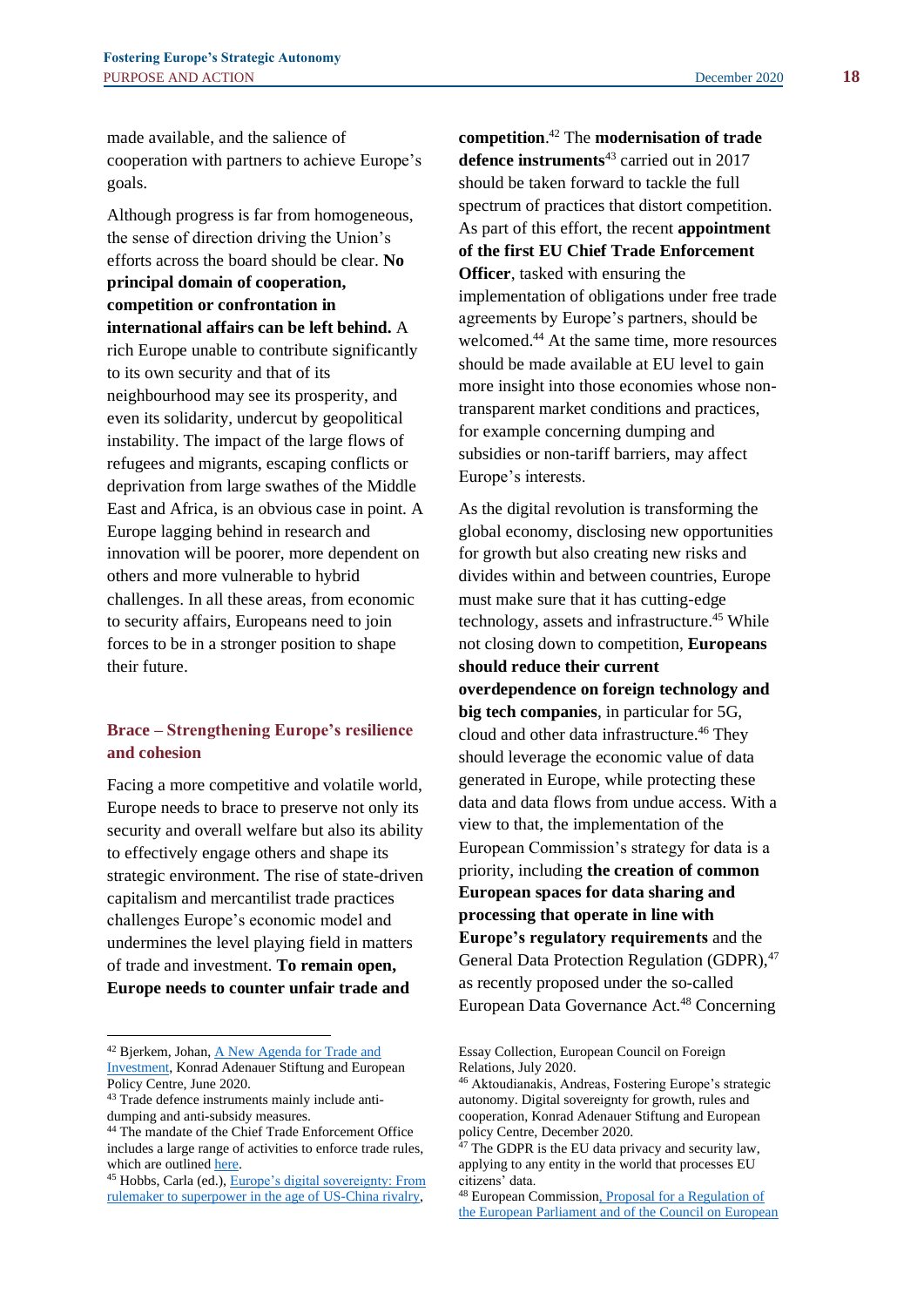5G, important steps have been taken towards a shared diagnosis of risks and a shared set of risk mitigating measures – the EU Toolbox – to be applied at the national level. National positions are evolving, and various European countries have introduced or discussed further restrictions on Chinese companies building 5G infrastructure.<sup>49</sup> **Coordination should be tightened on the challenges related to 5G between public authorities and private operators across the EU.** The lesson learnt from the 5G conundrum, not least with a view to the development of the 6G network, is that the ultimate solution to ensure the security of vital digital infrastructure is that Europeans develop and deploy it at competitive prices and set related standards, including through cooperation with likeminded countries. The Commission has also proposed to work on a Transatlantic approach on protecting critical technologies, including 5G.

Strengthening the resilience of critical infrastructure against cyberattacks and hybrid threats is crucial to protect Europe's economy, societies and democracy.<sup>50</sup> This will require, among other measures, **expanding cybersecurity competences and capacities within the EU, further involving public and private actors to step up preparedness, strengthening coordination structures among EU bodies and member states, deepening cooperation with NATO, and developing a cyber deterrence posture to prevent and respond to cyberattacks**. The adoption of the first set of sanctions under the EU Cyber Diplomacy Toolbox in July 2020

marks an important first move.<sup>51</sup> The EU Cybersecurity strategy presented by the Commission and the High Representative in December 2020 envisages a number of important steps to strengthen Europe's resilience and technological sovereignty, build the operational capacity to prevent, deter and respond to cyber-attacks and advance an open cyberspace.<sup>52</sup>

Cyber and hybrid threats are part of a larger agenda to protect the security of the Union. On one level, that requires **strengthening arrangements for internal crisis management and solidarity**, from stockpiling relevant assets (such as medical equipment) to establishing high readiness intervention teams to back up national authorities under different contingencies, from border security to natural disasters. On another level, looking at the defence debate, there is a need to explore how EU member states can contribute more to each other's security in the event of an armed aggression on their territory, in application of the so-called mutual assistance clause (Article 42.7 TEU), while recognising the essential role of NATO in collective defence.<sup>53</sup>

Fostering Europe's strategic autonomy in security and defence requires **the progressive convergence of national strategic cultures**, so that respective priorities are framed not as competing ones but as different dimensions of a complex security environment that concerns all member states and requires close cooperation. The Strategic Compass process can make a significant contribution in that direction.<sup>54</sup> The completion in November 2020

[data governance \(Data Governance Act\),](https://ec.europa.eu/digital-single-market/en/news/proposal-regulation-european-data-governance-data-governance-act) COM (2020) 767 final, 25 November 2020.

<sup>49</sup> Oertel, Janka, China: Trust, 5G, and the coronavirus factor, in Hobbs, Carla (ed.), Europe's digital sovereignty, op.cit. in note 45.

<sup>&</sup>lt;sup>50</sup> European Commission, Communication on the EU [Security Union Strategy,](https://eur-lex.europa.eu/legal-content/EN/TXT/PDF/?uri=CELEX:52020DC0605&from=EN) COM(2020) 605 final, 24 July 2020.

<sup>51</sup> The Cyber Diplomacy Toolbox is the framework for a joint EU diplomatic response to malicious cyber activities, including restrictive measures against cyberattacks.

<sup>52</sup> European Commission and High representative of the Union for Foreign Affairs and Security Policy, op. cit. in note 38.

<sup>53</sup> Grevi, Giovanni and Paul Ivan, Security and Defence [Policy: Time to Deliver,](https://www.epc.eu/en/publications/Security-and-defence-policy-Time-do-deliver~384a28) Konrad Adenauer Stiftung and European Policy Centre, October 2020.

<sup>54</sup> Launched by EU defence ministers in June 2020, the Strategic Compass is due to be completed by the first half of 2022 and provide guidance for the identification of EU's goals and objectives in security and defence, and of corresponding requirements. See Fiott, Daniel, [Uncharted territory? Towards a common threat analysis](https://www.iss.europa.eu/content/uncharted-territory-towards-common-threat-analysis-and-strategic-compass-eu-security-and)  [and a Strategic Compass for EU security and defence,](https://www.iss.europa.eu/content/uncharted-territory-towards-common-threat-analysis-and-strategic-compass-eu-security-and)  EUISS Brief 16, July 2020; and Mölling, Christian,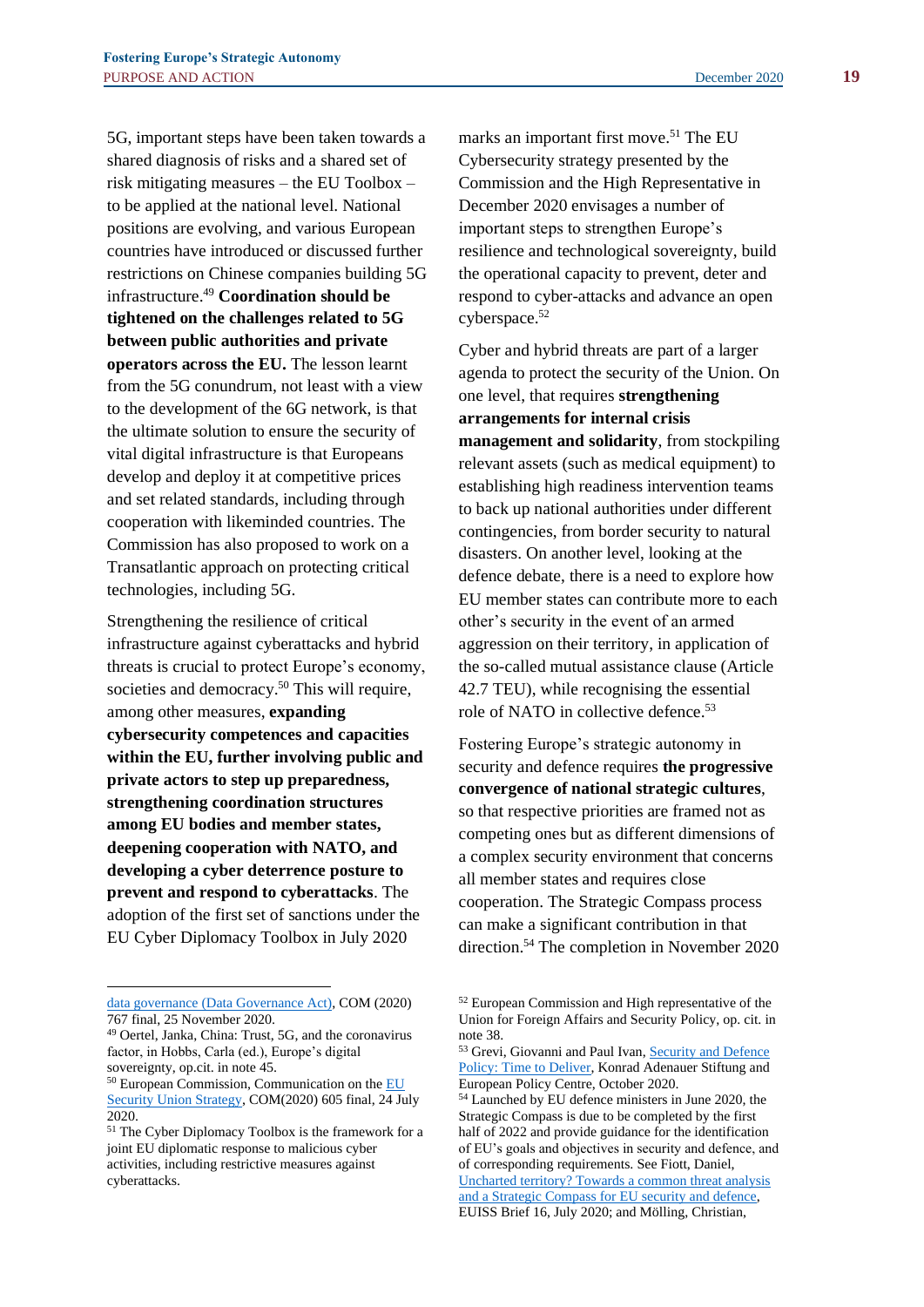of the analysis of the threats and challenges facing Europe – the first step in this process, and the first exercise of its kind carried out at EU level – sets the stage for a sharper definition of Europe's priorities and requirements in security and defence. **The next phase of work under the Strategic Compass will be organised under four socalled baskets – crisis management, resilience, capability development and partnerships.** Across all these dimensions, it will be important to ensure coordination and coherence between the contribution of the Strategic Compass and the multiple initiatives undertaken by the Commission and the European Defence Agency. This applies, among other fields, to building up resilience against a vast range of risks and challenges and to fostering Europe's investment in areas of technological innovation that carry security and defence implications.

#### **Empower – Harnessing joint action**

**Europe is much more than the sum of its parts, even though it often performs as less than that** because of disagreements among EU member states, or their reluctance to pool their resources. The EU, however, cannot afford the luxury of underperforming. Over time, failing to leverage Europe's power would undermine confidence in it, and in the vast potential of cooperation among member states. **EU member states should instead make full use of the potential of joint institutions, policies and resources to regain together the power that they have lost, or are losing, separately.**

The Single Market is Europe's core asset to cope with global competition, deploy its regulatory power and contribute to a rulesbased international order. **Completing the Single Market and leveraging it is critical to sustain Europe's growth** and, therefore, to ensure that the EU remains a rule-maker, not a rule-taker.<sup>55</sup> From this standpoint**, establishing and enforcing a level playing field with economic partners and competitors** has quickly emerged as a top priority, and should be pursued as such.<sup>56</sup> The **White Paper on tackling foreign subsidies** published by the Commission in June 2020 highlights the many ways by which state support to public and private companies can distort the level playing field. Based on this diagnosis and on the intervening consultation process, it is important that the White Paper leads to the adoption of legal tools to redress these imbalances. **Making progress towards an international public procurement instrument should be part of this broader approach**. At the same time, the **early implementation of the new mechanism to screen foreign direct investment (FDI) within the EU should be watched** to ensure that relevant national authorities have sufficient capacity to perform their tasks and to assess whether EU bodies should have a bigger say in decisions concerning investment in sensitive economic sectors, which carry transnational security externalities.<sup>57</sup>

**Pursuing digital sovereignty rests on eliminating the barriers that hinder competition and growth within the Digital Single Market** (DSM), while calibrating the regulation of digital technology to both uphold EU values and spur much-needed innovation.<sup>58</sup> EU funding to foster research, innovation and infrastructure in the digital field under the next Multiannual Financial Framework (MFF) has been (moderately) expanded, while 20% of the Recovery and Resilience Facility is supposed to be allocated to the digital transition.

Torben Schütz et al., [The EU Strategic Compass and its](https://dgap.org/en/research/publications/eus-strategic-compass-and-its-four-baskets)  [Four Baskets. Recommendations to Make the Most of It,](https://dgap.org/en/research/publications/eus-strategic-compass-and-its-four-baskets) DGAP Report No 13, November 2020.

<sup>55</sup> Bjerkem, Johan and Harbour, Malcolm (2019), [Making the Single Market work: Launching a 2022](https://www.epc.eu/en/Publications/Making-the-Single-Market-work~26df2c)  [masterplan for Europe,](https://www.epc.eu/en/Publications/Making-the-Single-Market-work~26df2c) Discussion Paper, European Policy Centre.

<sup>56</sup> Bjerkem, Johan, op.cit. in note 42.

<sup>57</sup> Ibid.

<sup>58</sup> Aktoudianakis, Andreas, op.cit. in note 46. Bauer, Matthias and Fredrik Erixon[, Europe's Quest for](https://ecipe.org/publications/europes-technology-sovereignty/)  [Technology Sovereignty: Opportunities and Pitfalls,](https://ecipe.org/publications/europes-technology-sovereignty/)  Occasional Paper 02/2020, ECIPE.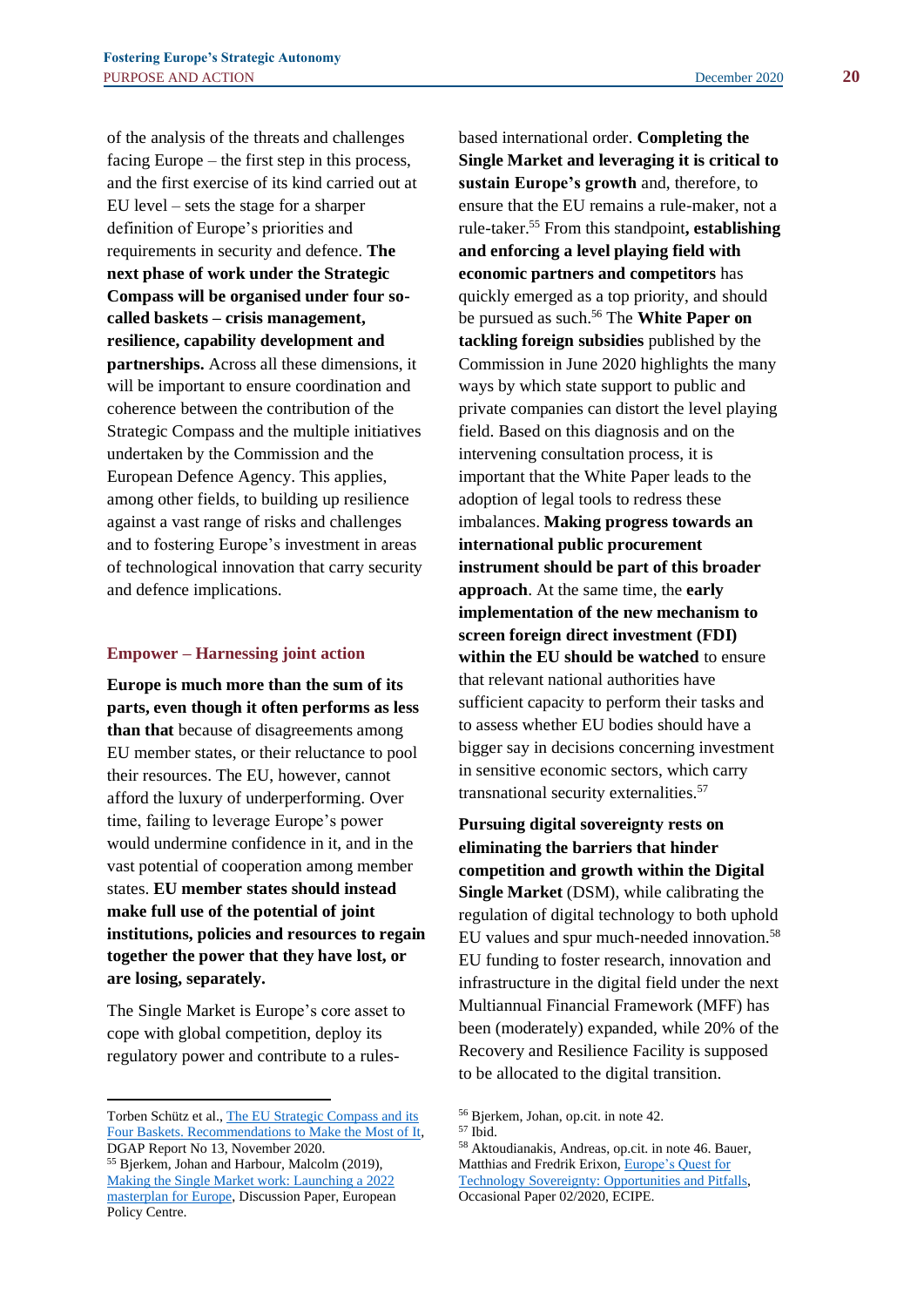However, **overall EU expenditure on R&D is today below that of both the US and China**, while plans to focus spending on joint priorities through so-called projects of common European interest have delivered mixed results. This makes it **imperative to both create the conditions for more private investment in R&D and to focus public and private efforts in key sectors**, such as quantum computing, supercomputing and semiconductor technologies, as part of a new and future-oriented European innovation and industrial policy.<sup>59</sup>

**Completing the DSM is essential to provide European companies, especially small and medium-sides enterprises (SMEs), with the incentives and opportunities to scale up their activities.** With a view to that, the recently proposed Digital Markets Act will prove a milestone to regulate the gate-keeping practices of major on-line intermediaries and digital platforms; the Digital Services Act can provide the foundation for a European on-line ecosystem that is safe and transparent for its users, and the Data Governance Act will support data-sharing between large and small businesses, thereby enabling more competition and innovation in the DSM.<sup>60</sup> Concerning the regulation of AI applications through so-called conformity assessments, the EU will need to strike a delicate balance to avoid stifling innovation or precluding opportunities for cooperation in sectors where it needs to catch up, fast. $61$ 

The potential of cooperation among EU member states in the security and defence field is as self-evident in theory as neglected in practice. The EU is of course not the only framework through which Europeans can join forces to develop their military capabilities and operational capacity. However, **defence cooperation at EU level can and should** 

**make a decisive contribution to empowering Europeans to be more strategic, more autonomous, and stronger partners in security and defence matters**. <sup>62</sup> While steps have been taken, the road ahead is long and bumpy. This is an area wherein, 20 years after the launch of CSDP, Europeans still lack some key strategic enablers and the will to use them, remaining largely dependent on American support. Given the persistently low levels of spending on defence research and technology, Europeans are at risk of falling further behind at a time when cutting-edge technologies are reshaping military affairs. This is an unhealthy situation for both Europe and America. **Following the establishment of innovative tools for European defence cooperation over the last three years – Permanent Structured Cooperation (PESCO), the Coordinated Annual Review on defence (CARD) and the European Defence Fund (EDF) – this is the time to deliver**.

The drastic cut to the funds allocated to security and defence under the next MFF will affect efforts towards a higher degree of strategic autonomy for Europe in security and defence. However, particularly at a time of pressure on defence budgets given the economic impact of the pandemic, the value of these additional resources should not be underestimated. If well targeted, they can still enable collaborative efforts in defence research and capability development that would have been otherwise smaller and more fragmented or would not have materialised. Besides, while money of course matters, **what is needed is a step change in the mindset of member states to truly coordinate their national defence planning and connect that to EU collaborative frameworks and efforts**. Taken together, the recent 2020 CARD Report and the outcome of the PESCO strategic

<sup>59</sup> In September 2020, the Commission has proposed a new Regulation to invest €8 billion in the next generation of supercomputers, which are regarded as a critical enabler of the entire EU digital infrastructure. In December 2020, 18 member states announced their commitment to work together to reinforce European

capabilities on processors and semiconductor technologies.

<sup>60</sup> Aktoudianakis, Andreas, op.cit. in note 46.

<sup>61</sup> Bauer, Matthias and Fredrik Erixon, op. cit. in note 58.

<sup>62</sup> Grevi, Giovanni and Paul Ivan, op. cit. in note 53.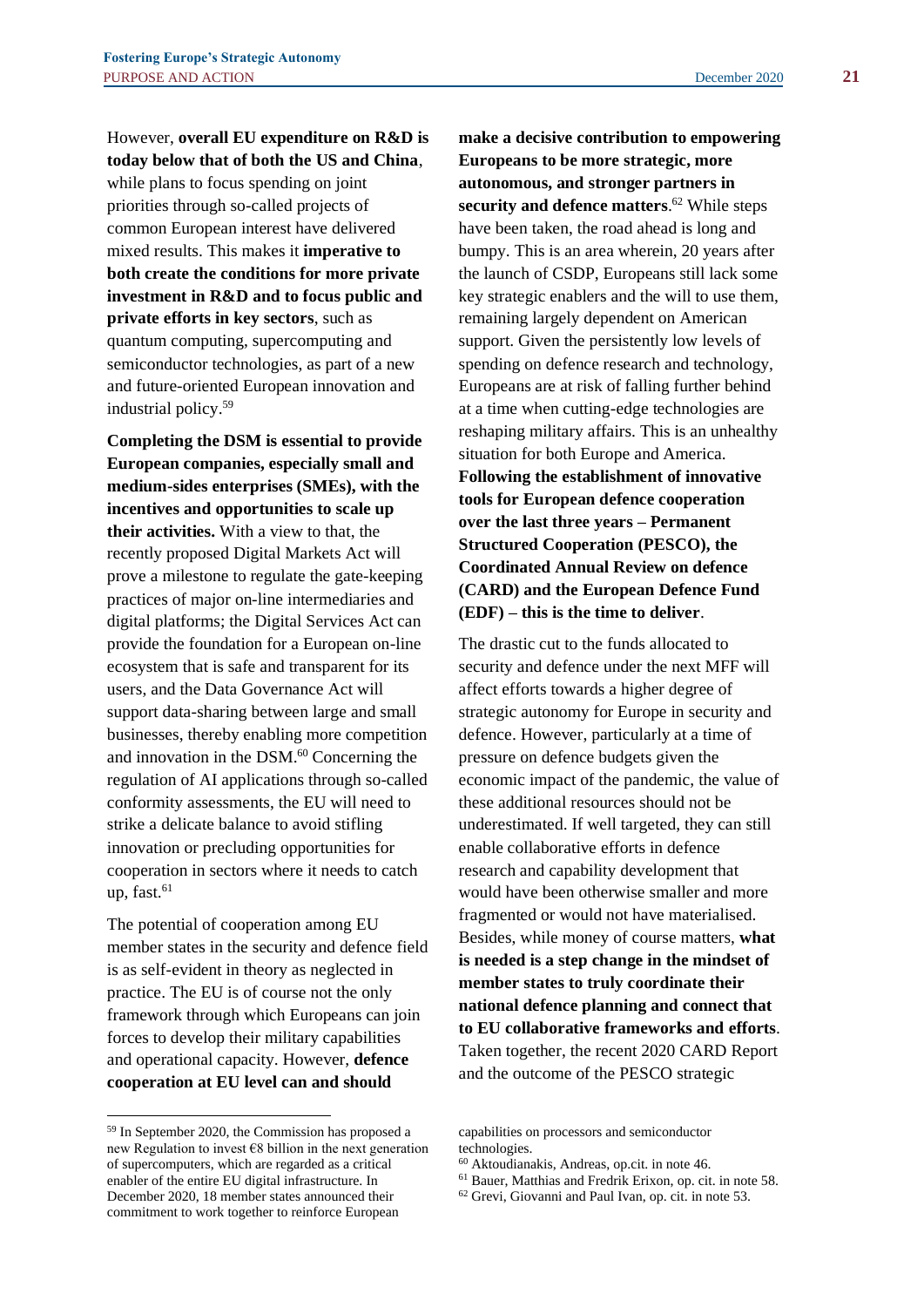review offer practical recommendations to improve the focus and effectiveness of member states' cooperation, while underscoring the importance of coherence between different EU defence initiatives.<sup>63</sup> At the same time, the EU capability development process should be more closely coordinated with NATO's, ensuring that the results empower both organisations within their respective mandates. Besides, capabilities are not enough to achieve a real capacity to act. Member states, or at least a group of them, need to commit to setting up an integrated force package for robust crisis management operations.

Building on the threat analysis completed in November 2020, **the Strategic Compass process should provide new momentum to better define and update the range of military tasks that Europeans want to be able to carry out together. In particular, the output of the Strategic Compass should bring more coherence and sense of priority to the EU arrangements for defence cooperation and provide a strong link between EU-level shared targets and national defence policies and planning**.

## **Engage – Shaping a rules-based international order**

Bracing and empowering Europe are not just preconditions for coping with competition and counter threats and challenges. They are also prerequisites for Europeans to engage with partners with a clear sense of priority and adequate resources to help preserve stability and shape a rules-based international order. **Across multiple fields of action, the election of Joe Biden paves the way for dialogue and cooperation with the US and to reinforce the transatlantic partnership and multilateralism**, as reflected in the set of

proposals set out by the Commission and the High Representative.<sup>64</sup> Although translating these proposals into concrete measures will inevitably face various tests, this initiative shows that a stronger sense of purpose coming from Europe can be a building block for a renewed partnership with the US.

While tackling unfair trade practices, **the EU should continue to pursue a forwardleaning agenda to broaden trade and investment links**, and to strengthen multilateral trade regimes. At the bilateral level, the EU should continue to expand the network of its free trade agreements, while ensuring that they contribute to meeting EU objectives concerning, in particular, the two big axes of Europe's transition – digital and environmental – through regimes ranging from data privacy to health and environmental standards. **At the transatlantic level, Europeans and Americans should quickly identify concrete deliverables**, such as the elimination of industrial tariffs and convergence on products' standards, while **deepening their dialogue on strengthening the international level playing field on issues like subsidies and investment regimes**. With a view to addressing these and other issues, such as the regulation of new technologies and securing supply chains, the Commission has called for the establishment of a new EU-US Trade and Technology Council (TTC). Besides, the EU should not only continue to invest in but also expand frameworks for cooperation among likeminded countries, such as the trilateral EU-US-Japan dialogue on industrial subsidies. At the same time, the EU should involve the upcoming Biden administration as well as the other major stakeholders of the multilateral trade regime in **renewed efforts to reform the WTO and re-activate its dispute settlement system**. **The EU should also continue to pursue the complex negotiations towards a** 

<sup>63</sup> See th[e 2020 CARD Report,](https://www.eda.europa.eu/docs/default-source/reports/card-2020-executive-summary-report.pdf) 20 November 2020, and Council of the European Union[, Council Conclusions on](https://data.consilium.europa.eu/doc/document/ST-13188-2020-INIT/en/pdf)  [the PESCO Strategic Review,](https://data.consilium.europa.eu/doc/document/ST-13188-2020-INIT/en/pdf) 13188/20, 20 November 2020.

<sup>64</sup> European Commission and High representative of the Union for Foreign Affairs and Security Policy, op. cit. in note 2.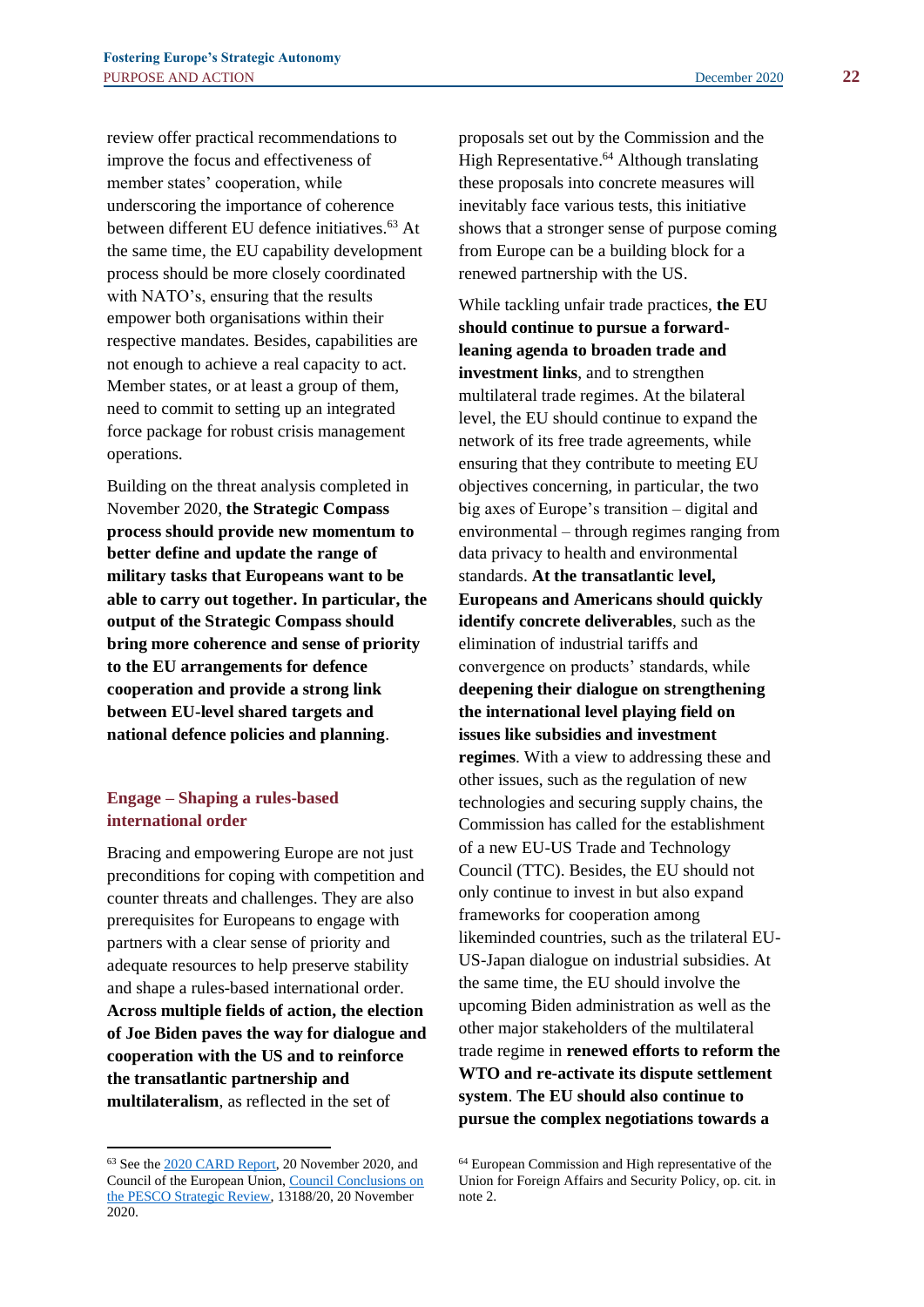**bilateral investment agreement with China**, in the context of an increasingly contested relationship that encompasses cooperation, competition and rivalry.

If Europeans succeed in spurring technological innovation and growth through the Single Market, the EU can continue to play a leading role in fostering international digital governance regimes. **The impact of the GDPR in shaping the international governance of personal data privacy**, with third countries and foreign companies adapting to EU rules to do business in the Single Market, proves the influence of Europe's regulatory power in digital matters. This example, however, also highlights the difficulty of reconciling multiple priorities concerning both Europe's own goals and relations with major partners. For one, following the invalidation of the EU-US Privacy Shield agreement on data flows by the European Court of Justice in July 2020, **defining a new regime for data transfers between these two huge markets is likely to remain a controversial issue on the transatlantic agenda**. <sup>65</sup> For another, at a broader level, the question is how to wield Europe's regulatory power to balance the objectives of data protection and data access in ways that do not curb the potential for growth and innovation powered by data flows among major economies.

On the transatlantic front, **the EU will also need to engage the Biden administration early on concerning the difficult issue of the taxation of digital companies**. The aim is to find convergence on a multilateral regime that ensures that these companies pay more taxes where they generate profit. This should be part of **a broader framework for engagement with the US on digital issues, which could include, alongside the proposed EU-US TTC, a multi-stakeholder transatlantic** 

# **digital dialogue**. <sup>66</sup> In parallel to that, **the EU should continue to pioneer a governance approach to AI based on fundamental human rights, transparency and**

**accountability** and, on that basis, work with the US and others on the international stage. The EU's approach has already informed work on ethical principles for AI at the OECD and G20 level but there is little prospect for inclusive, multilateral agreement to translate broad principles into binding rules in a context of growing geopolitical competition. Faced with the likely scenario, and severe risks, of a growing governance deficit concerning AI, **the EU should stay the course and pursue governance innovation through multiple initiatives at once**. These can encompass binding minilateral regimes involving likeminded partners, looser arrangements based on national commitments and subject to regular reporting on their implementation, multi-stakeholder codes of conduct and other tools. Through this engagement, **the EU could make an essential contribution to a body of governance arrangements which could pave the way to a deeper and more inclusive multilateral regime**, if and when the political conditions arise.

Besides advancing Europe's values and interest, strengthening digital governance is also a major component of Europe's broader security agenda, given the threat of the weaponisation of digital interdependence. A more strategic and more autonomous Europe, able to contribute much more to its security and to international stability, would also be a more credible partner for others, notably the US. **By advancing their capacity to act, which is essential to strategic autonomy, Europeans will be able to work more effectively through NATO, other multinational institutions or coalitions, as well as on their own.** Europeans should ensure that the capability development

<sup>65</sup> Entered into force in August 2016, the EU-US Privacy Shield is the framework concerning the protection of the personal data of Europeans transferred to the US for commercial purposes.

<sup>66</sup> Aktoudianakis, Andreas, op.cit. in note 46. For a proposal on the parameters of a possible deal between the US and Europe concerning digital issues, see "The [new grand bargain"](https://www.economist.com/briefing/2020/11/19/democracies-must-team-up-to-take-on-china-in-the-technosphere), *The Economist,* 21 November 2020.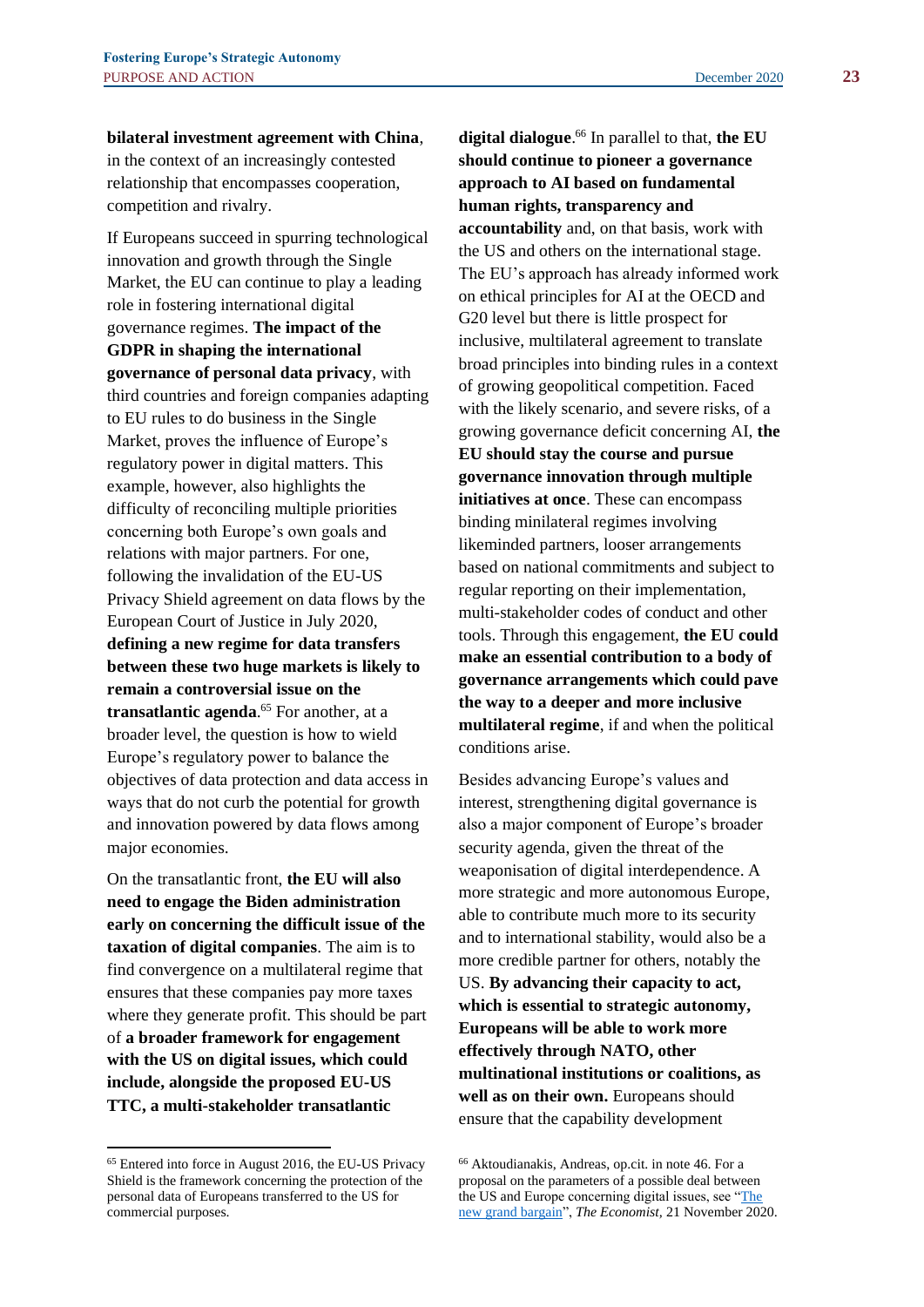processes of the EU and NATO are consistent and mutually reinforcing and should **better define the scope and objectives of the socalled European pillar within NATO**. The EU and NATO should also deepen their current cooperation to counter hybrid and cyber threats, enhance maritime security and strengthen the security and resilience of their partners.<sup>67</sup> At the same time, the proposal by the Commission and the High Representative for an EU-US Security and Defence Dialogue should be developed further, exploring how to better connect respective agendas through a comprehensive approach to security.<sup>68</sup>

With a view to working with partners, and despite the fact that its budget has been halved under the deal on the next MFF reached in July 2020, the newly agreed European Peace Facility (EPF) will bring additional resources to EU efforts.<sup>69</sup> These should include **work towards modular security partnerships** encompassing, as relevant, security sector reform, training, capacity building, intelligence, countering organised crime, counter-terrorism and de-radicalisation and strengthening the partners' resilience to cyber and hybrid threats.<sup>70</sup> The aim to develop an EU External Cyber Capacity Building Agenda to focus and coordinate relevant activities by EU bodies and member states fits this approach to engage with partners.

#### **Conclusion**

In a highly interdependent world, no power, no matter how mighty, is an island. No one country is in the position to accomplish its goals independently from all others. A pivotal international actor, however, should be able to

define those goals and, more broadly, to express a vision of its place and role in the world. **This is arguably the deepest meaning of Europe's strategic autonomy: not acting alone, or parting from others, but expressing a sense of purpose in the world, defining clear priorities, and developing a stronger power base to work with others and respond to threats and challenges.**

The debate on strategic autonomy (re-) emerged amid the crisis of the European and transatlantic order in 2016, triggered by Brexit and Trump's election. It has evolved in the face of the growing superpower rivalry between the US and China, and has taken new urgency with the impact of the COVID-19 crisis, which has accelerated competition and disrupted globalisation. Recently, the debate has focused on the implications of the US elections for Europe's strategic autonomy. While these trends and momentous events are of systemic importance for the EU, whether as challenges or, in the case of Biden's victory, opportunities, the debate on strategic autonomy should not be mainly reactive to developments. **Fostering strategic autonomy should be a proactive endeavour.** Advancing Europe's strategic autonomy is a necessary complement to European integration, because the future of the latter will depend to a considerable extent on Europe's ability to cope with global trends and related challenges. Based on this understanding, **the idea that advancing Europe's strategic autonomy detracts from the transatlantic partnership appears artificial**. The strength of the partnership lies in Europe and the US sharing the same fundamental values as well as broad

<sup>&</sup>lt;sup>67</sup> Gustav Lindstrom and Thierry Tardy (eds.), The EU [and NATO. The Essential Partners,](https://www.iss.europa.eu/content/eu-and-nato) EU Institute for Security Studies, August 2019.

<sup>68</sup> European Commission and High representative of the Union for Foreign Affairs and Security Policy, op. cit. in note 12.

<sup>69</sup> The European Peace Facility is a financial instrument that is not be part of the EU budget but relies on the contributions of EU member states, in proportion to their GDP. It will enable the financing of operational action with military or defence implications under the CFSP. The EPF builds on the off-budget Athena mechanism for

the financing of the common costs of CSDP operations, and on the African Peace Facility, while applying to a broader geographical scope and to larger range of measures than the latter, including the provision of military equipment.

<sup>70</sup> See, for a recent proposal focused on Eastern partnership countries, Popescu, Nicu and Gustav Gressel, [The best defence: why the EU should forge security](https://ecfr.eu/publication/the-best-defence-why-the-eu-should-forge-security-compacts-with-its-eastern-neighbours/)  [compacts with its Eastern neighbours,](https://ecfr.eu/publication/the-best-defence-why-the-eu-should-forge-security-compacts-with-its-eastern-neighbours/) Policy Brief, European Council on Foreign Relations, November 2020.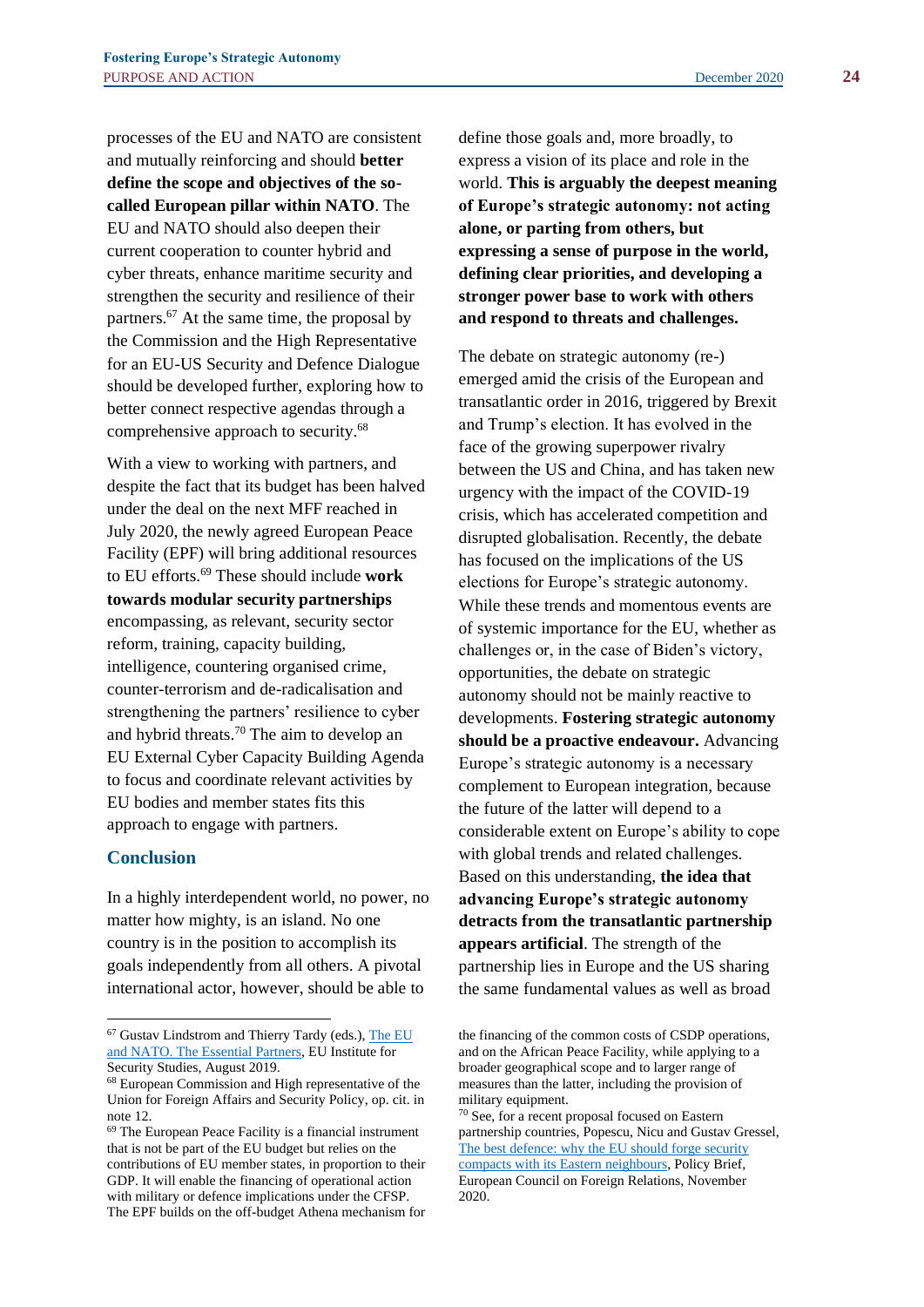political and economic models, which provide the bedrock for wide-ranging engagement based on respective priorities between "two self-standing, indispensable partners and allies".<sup>71</sup> It will not always be smooth sailing for the transatlantic ship, because positions sometimes differ, but the ambition to take the longer view, deepen dialogue and identify concrete deliverables is surely to be encouraged.

**Europe's proactive agenda does not start from scratch but needs to be empowered further.** The EU and most of its member

states are often mocked as the last herbivores in a world of carnivorous powers. The fact that Europeans should 'learn the language of power' and take more responsibility for their security does not mean, however, that they should endorse the logic of power politics that others celebrate. The EU is a power and wields power on various crucial dimensions of international affairs. It must be willing and able to flex its muscles when need be, from asserting its interests in regional geopolitics to broader issues of geo-economic competition or countering authoritarian interference. But it should also continue to build on its unique selling point as a liberal-minded international actor pursuing rules-based cooperation to mitigate unfettered globalisation and dial down geopolitical tensions, when possible. **This is not about being a referee, but a smart power operating in a multipolar and interdependent world, where relations** 

**between major powers feature a mix of competition, cooperation, and confrontation.**

**Strategic autonomy is not a goal per se, but rather the broad organising principle through which the EU and its member states can define shared priorities and take action to pursue them.** The overarching priorities for the EU in the years to come – steering the digital and environmental transitions and the post-pandemic economic recovery though cooperation at EU and, where possible, multilateral level – speak to an audience that goes well beyond Europe. Pursuing these priorities requires a more strategic use of Europe's rule-making power to shape digital regimes, accelerate progress towards carbon neutrality and establish a fair level playing field for trade and investment, while completing the Single Market. Fostering strategic autonomy is therefore related to major debates that the current pandemic has only made more pressing, such as those concerning the role of the state, and international cooperation, in delivering public goods and in regulating globalisation. **By advancing its strategic autonomy, Europe should acquire a stronger position to manage interdependence amidst geopolitical competition – arguably the defining challenge of our times**.

*Dr. Giovanni Grevi, Senior Associate Fellow, European Policy Centre*

<sup>71</sup> European Commission and High representative of the Union for Foreign Affairs and Security Policy, op. cit. in note 2.